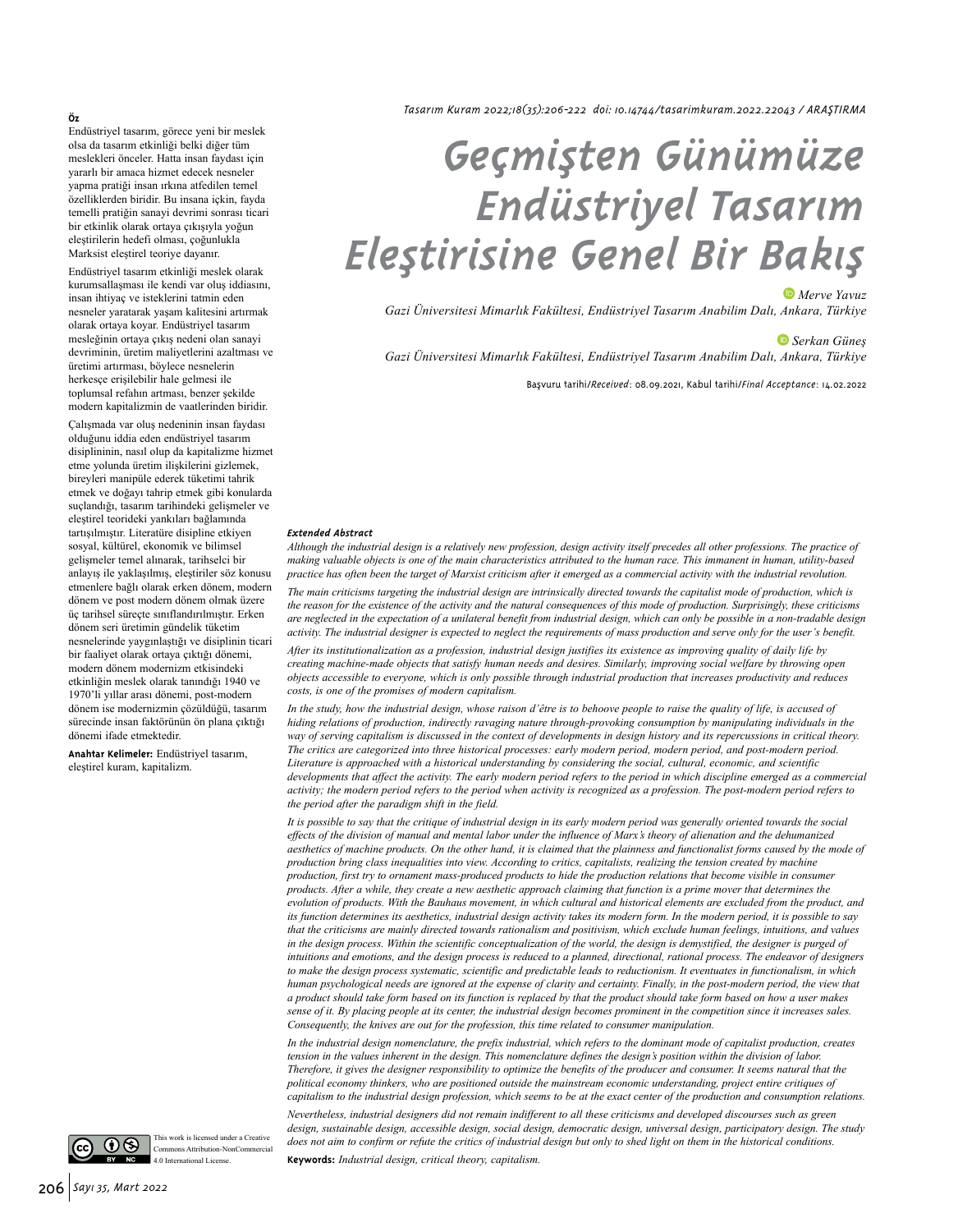### *1. Giriş*

Endüstriyel tasarım disiplinini hedef alan temel eleştiriler, aslında disiplinin var oluş nedeni olan kapitalist üretim tarzı ve bu üretim tarzının doğal sonuçlarına yönelmektedir. Söz konusu eleştirilerde ilginç bir şekilde ihmal edilen şey ise endüstriyel tasarımdan, ancak ticarete konu olmayan bir tasarım etkinliğinde mümkün olabilecek tek yönlü bir fayda beklentisidir. Endüstriyel tasarımcıdan kitlesel üretim gerekliliklerini ihmal etmesi ve yalnızca kullanıcı olan insan faydasına hizmet etmesi beklenir.

Zanaat üretiminde endüstriyel tasarım söz konusu değildir, üretim ve tasarım bir aradadır. Zanaatkâr görece küçük olan hedef pazarıyla doğrudan iletişim halindedir, kullanıcıların istek ve ihtiyaçlarını doğrudan karşılayabilme gücüne sahiptir. Kapitalist üretim tarzında ise üretici ve kullanıcı arasında birebir bir etkileşimden söz edilemez. İş bölümüne yeni katılan endüstriyel tasarımcıdan hem tüketici taleplerini anlaması hem de seri üretim gerekliliklerine uygun biçimler oluşturması, bunu yaparken hizmet verdiği kurumun kar beklentisini karşılaması beklenir *(WDO, 2022)*.

Bu süreçte üretim tarzındaki değişimin somut göstergesi oldukları için eleştiriler kapitalist sistemin kendisinin yanı sıra ürünlere ve bu ürünlerin yaratıcısı konumundaki endüstriyel tasarımcılara yönelir. Etkinliğin ortaya çıkış döneminde eleştirilerin makine üretiminin üretici ve ürün üzerindeki olumsuz etkilerine *(Ruskin 1853; Heskett 1980; Margolin 1991; Evans 1993; Krugh 2014)*, 1940-70'li yılları arasını kapsayan modern döneminde ürünün estetiğine *(Papanek 1972; Papanek 1988; Cross 2001)* 1970'lerden sonra, etkinliğin post modern döneminde ise tüketici manipülasyonu ve doğa tahribindeki rolü üzerine yöneldiği görülür *(Papanek 1972; Slater 1997; Khandizaji 2017)*. Varoluş nedeni olan kapitalist üretim tarzının, kendi içerisinde yaşadığı dönüşümlerin etkisiyle biçim değiştiren endüstriyel tasarım etkinliği kendi söylemlerini üretir. Erken döneminde üretim tarzındaki dönüşümün sancılarına yanıt arar *(Raizman* 

*2010, 58-59)*, modern dönemde rasyonalist düşüncenin yoğun baskısı altında kalır *(Raizman 2010, 155)*, post modern dönemde bir yandan doğanın tahribine yönelik eleştiriler için çözüm üretirken diğer yandan pazar gerekliliklerini karşılamaya çalışır *(Raizman 2010, 329)*.

Çalışmada endüstriyel tasarımın baskın söylemleri ve ona yöneltilen temel eleştiriler bu üç dönem *(erken dönem, modern dönem ve post modern dönem)* için kronolojik olarak ele alınmıştır. Tüm dönemlerinde eleştirel kuramın endüstriyel tasarıma yönelik eleştirileri genel olarak üretim tarzı ve ona bağlı üretim ilişkilenden kaynaklandığı için, ikinci başlıkta üretim tarzındaki değişim mesleğin ortaya çıkış koşullarına ilişkin bir anlayış sağlanması amacıyla kısaca açıklanmıştır.

#### *2. Üretim Tarzındaki Değişim*

Tasarım etkinliği, değişime konu olmadan çok daha önce, ilk insan ile birlikte başlar, dahası tasarlama yetisi doğa içinde ancak aklı ile varlığını sürdürme şansı bulan insan türüne atfedilen temel özelliklerden biri olagelir. Var oluşu gereği ne avlanmak için pençeleri, ne korunmak için kabukları olan insan, önce bireysel ihtiyaçlarını tatmin etmek için araç tasarlar, yapar ve kullanır; üretim sistemi başlar. Burada tasarımcı hem üretici hem kullanıcıdır. Bireyin doğayla bu doğrudan ilişkisi toplum içinde daha sonra topluluğun ihtiyaçlarının birlikte karşılanması için yerini iş bölümüne ve dağıtım sistemine bırakır. Burada tasarım üretimle bir aradadır ve kullanıcı ile üretici arasında aracı bir piyasa bulunmaz. Zamanla bireyin toplulukla ilişkisi çok daha büyük ve karmaşık bir sistemin yolunu açar ve pazarda değişim başlar.

Endüstriyel tasarım etkinliği pazarda değişimin başlamasından sonra, sanayi devriminin bir sonucu olarak ortaya çıkar. Bu nedenle öncelikle endüstriyel ürünün; Marksist terminoloji ile kapitalist metanın ortaya çıkış ve gelişim evrelerinin eleştirel bir bakış açısıyla açıklanmasının, tasarım disiplinine yönelen eleştirilerin başlangıç noktasına da ışık tutması bakımından gerekli olduğu düşünülmektedir.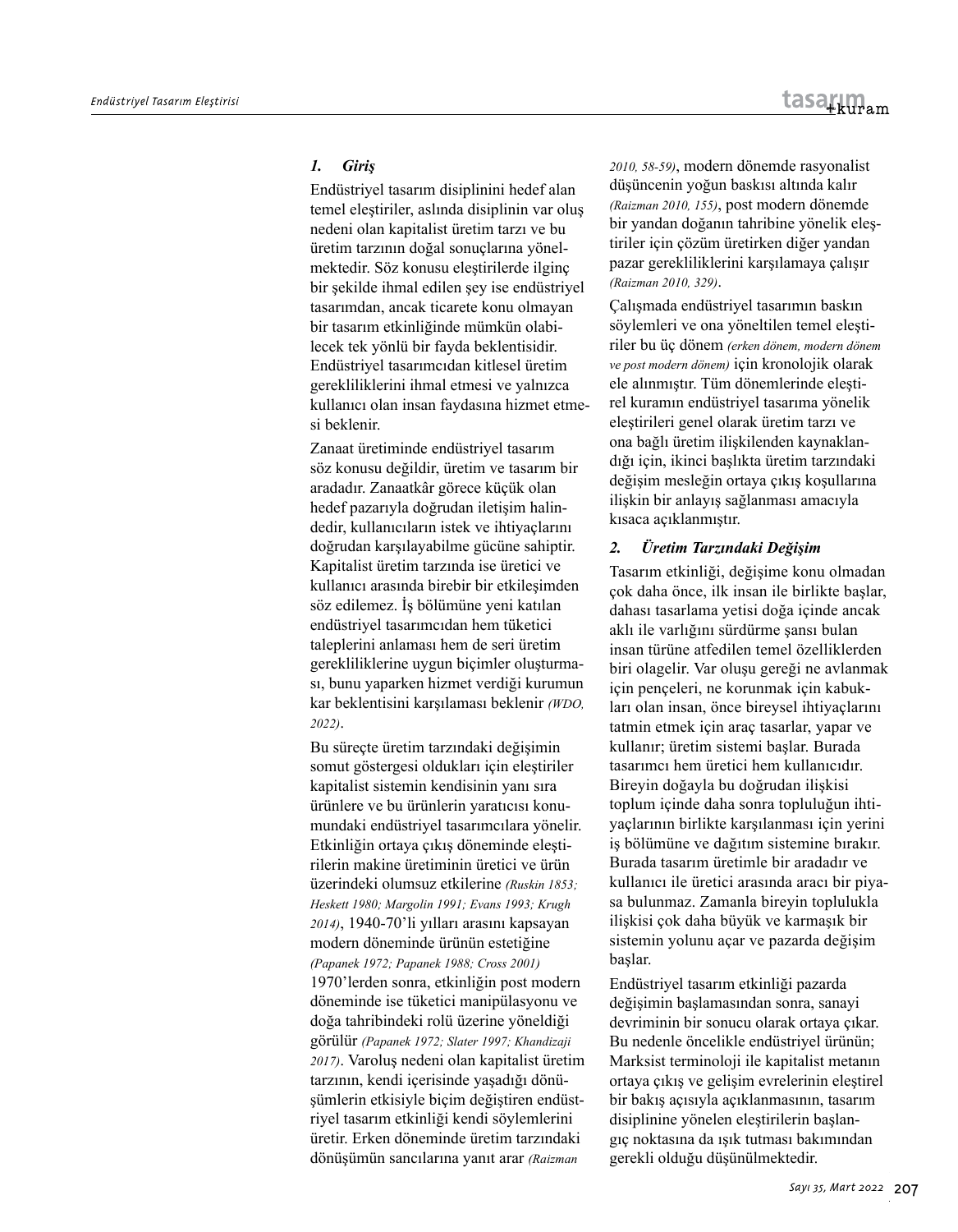Endüstriyel tasarım mesleğinin ortaya çıkışı, yazında çoğunlukla zanaatkârlığın dönüşümü bakımından ele alınmaktadır. Çünkü nesnenin ortaya çıkarılmasında zanaatkârlar fiziksel emeğe dayanan üretimin yanı sıra zihinsel emeğe dayanan tasarım işini de üstlenmektedir. Yüzyıllara dayanan bir örtük bilgi birikimi ve malzeme üzerindeki hâkimiyetleri ile zanaatkârların tek uğraşı aynı ürünlerin yeniden üretimi değildir. Zanaatkârların ürünler üzerinde yaptığı değişiklikler, birçok şeyin insan elinin yetenekleri üzerinde geliştiği modernizm öncesi her şeyde olduğu gibi sadece daha 'yavaş' gerçekleşir. O dönemlerde bir nesneyi biçimlendirmenin "niteliği ve içerdiği anlam" bugünkü kadar önemli görülmese de *(Küçükerman 1996, 12)* bu durum zanaatkârın üretimde sadece fiziksel emeğini kullanan bir kişi olduğu anlamına gelmez. Ancak endüstriyel tasarım, zanaatın dönüşmüş bir hali değildir. Endüstriyel tasarım, zanaat üretiminden kitlesel üretime geçişte iş bölümünde açığa çıkan boşluk nedeniyle ortaya çıkan yeni bir disiplindir.

Endüstriyel tasarım ile zanaatın temel ayrılığı üretim tarzlarına bağlı olarak emeğin bölüşümünde yatar. Engels *(1999, 17)* bu bölüşümü tarihsel süreçte yaşanan üç farklı dönem üzerinden sınıflandırır: Bunlardan birincisi küçük zanaatçı ustanın az sayıda kalfa ve çırakla birlikte çalıştığı, örtük bilginin atölyede ustadan çırağa aktarıldığı, her işçinin nesnenin bütününü ürettiği zanaatkârlık dönemidir, ikincisi daha büyük sayıda işçinin büyük bir işyerinde toplanıp nesnenin bütününü işbölümü ilkesine göre ürettiği ve her işçinin işlemin yalnızca bir bölümünü yaptığı manüfaktür dönemidir, üçüncüsü ise ürünün herhangi bir güçle işletilen makinelerce üretildiği ve işçinin görevinin mekanizmanın çalışmasını denetlemek ve düzeltmekle sınırlandırıldığı sanayi dönemidir.

Zanaat üretiminde üretici ile tüketici doğrudan bir etkileşim halindedir, aracı bulunmaz, zanaatkâr kendi üretim araçlarının mülkiyetine sahiptir, üretimde el aletleri kullanılır ve üretim küçük birimlerde çoğunlukla sipariş üzerine gerçekleştirilir. Bu nedenlerle zanaatkâr hem ürettiği nesnenin

tüm süreçlerine hem de doğrudan iletişim kurabildiği kullanıcıya hâkim bir kişidir. Braverman'ın ifadesi ile kavramsallaştırma ile uygulama zanaatta bir aradadır *(Engeström vd. 1999, 367)*. Nihai nesne başta kesin olarak tanımlanmamıştır ve süreç içinde gelişir. Kullanılan araçlar basittir, nesnenin özelliklerine göre değil, öteden beri süregelen bir gelenek boyunca şekillenmiştir. İş organizasyonu atölyede ustanın çırağa örtük bilgi aktardığı bir süreç içerir. Manüfaktürdeki iş bölümünde üretimde el zanaatı niteliği korur. Yapılan iş yine zanaatın gerektirdiği yetenek ve becerileri gerektirir ancak işin bölünmesi ile zanaatkârın uzmanlığı daha dar bir alana kısılır. Zanaatkâr nesnenin tamamına olan hâkimiyetini ve nesnenin bütününü yapabilmek için gerekli becerilerini yitirir. İş bölümünün her bir parçası için geliştirilen yeni aletler makinelere geçişte gerekli olan maddi koşulları yaratır. Üretim tarzının getirdiği verim, klasik el zanaatlarının değerini düşürür.

Weber'e *(1999, 16)* göre verim, kapitalizmin temel gayesidir. İnanılanın aksine elde etme güdüsünün ve kâr uğraşının kendi içinde kapitalizm ile doğrudan doğruya hiçbir ilişkisi yoktur: Bu uğraş şimdi olduğu gibi eskiden de vardır ve gelecekte de olacaktır *(Weber 1999, 16-20)*. Kapitalizm olsa olsa bu güdünün dizginlenmesi, en azından rasyonel olarak dengelenmesi ile özdeş olabilir *(Weber 1999, 16-20)*. 16. yüzyılın ortasından 18. yüzyılın sonlarına kadar uzanan, iş bölümüne dayanan dönem, kapitalist üretim sürecinin egemen karakteristik biçimidir. Kapitalizmin rasyonelliği, hesaplanabilir olmasına bağlıdır ve bu aslında şu demektir: Batı bilimi pozitivizm *(olguculuk)*; deney ve rasyonellik üzerine kuruludur, batı kapitalizmi de bu bilimsel bilginin teknik kullanımına dayanmaktadır, dolayısıyla bu bilimlerin gelişimi iktisadi açıdan teşvik edilir *(Weber 1999, 23)*. Weber bu analizi yaparken belirleyici etmen olarak ne bilimi, ne ekonomiyi ne de teknolojik gelişimi koyar, ona göre belirleyici etmen hukuk ve işletmenin rasyonalist yapısıdır. Sanayi devrimi ile iş organizasyonunun değişimi en açık şekilde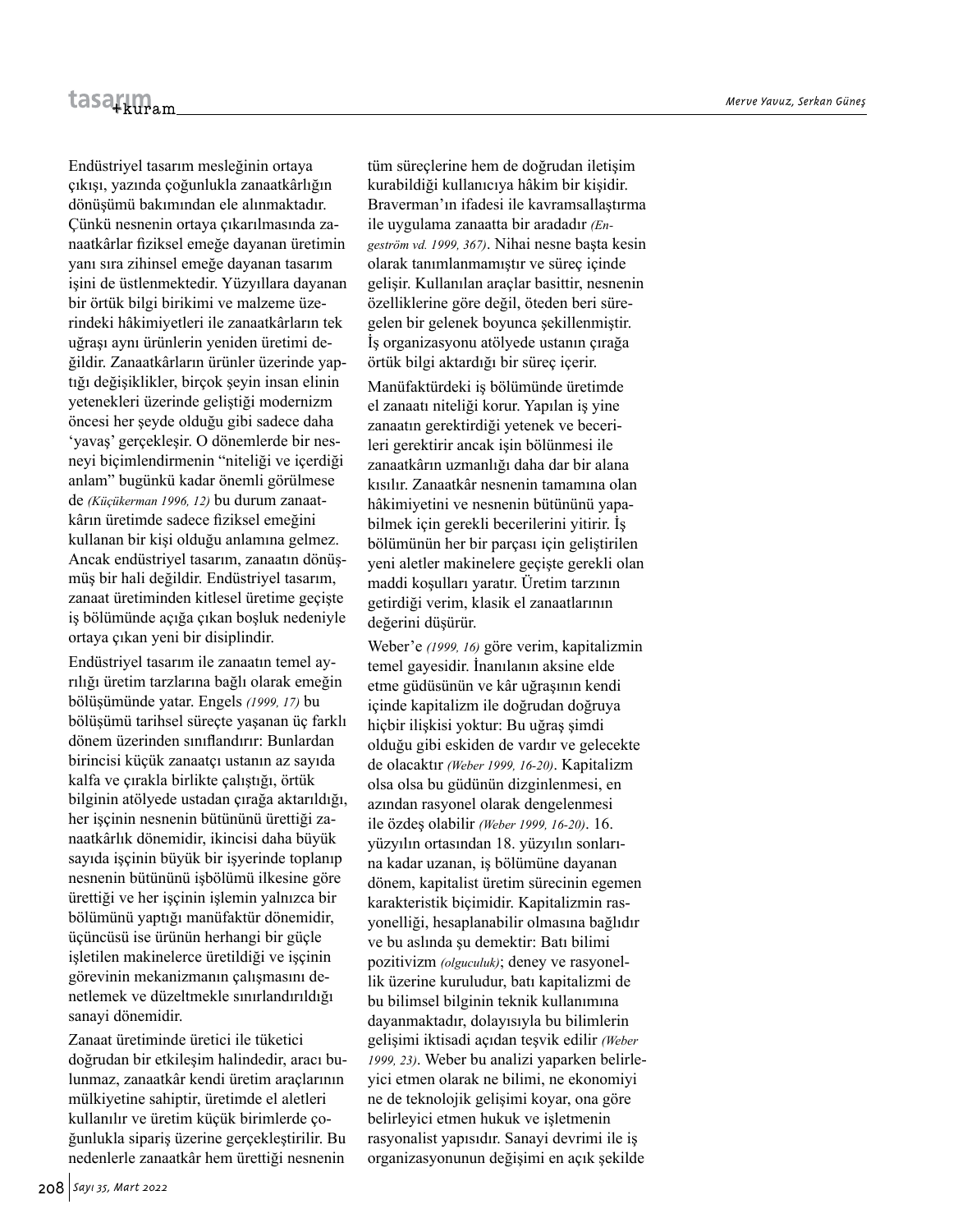Taylor'ın "bilimsel yönetim" çalışmaları ile açıklanabilir *(Engeström vd. 1999, 367-368)*: Taylor'a göre örtük bilgi ideal değildir, nesneler ve üretim biçimlerine ilişkin bilgi bilimsel akıl yürütme yoluyla elde edilmeli ve nesnelleştirilmelidir.

Zanaat üretiminden kapitalist üretimine geçişte, üretici ile tüketici arasında bir boşluk oluşur. Hem tüketicinin taleplerini anlaması hem de seri üretim gerekliliklerine uygun biçimler oluşturması beklenen bir aracıya ihtiyaç duyulur. Nihayetinde endüstriyel tasarımcı olarak anılacak bu aracının kapitalist düzen içerisindeki birincil görevi de işletmenin kar elde etmesini sağlamaktır. Modern kapitalizm kaynakların tahsisinde verimlilik temelinde tanımlanan iktisadi bir rasyonellik ilkesi tarafından yönetilir, bu verimlilik ilkesi Marks'ta isçinin üretim araçlarından, Weber'de askerin şiddet araçlarından, bilim insanının sorgulama araçlarından, memurun yönetim araçlarından ayrıldığı evrensel bir eğilime yol açar *(Bell, 2011)*. Marksist yönelimde odaklanılan şey verim değil işçinin üretimden ayrılmasının toplumsal sonuçlarıdır. Marks ve Engels kapitalist dönemin belirleyicisi olarak üretim araçlarının değişimini temel alır. Makineleşme ile kişi yalnızca kendi ihtiyaçlarını veya küçük çevresindeki bireylerin ihtiyaçlarını karşılamak için üretmez, kapitalizm çok daha büyük bir pazara dönük üretim gerektirir. Nihayetinde endüstri devrimi ve makineleşmeyi ortaya çıkaran şey de bilimsel bilginin kaynaklık ettiği teknolojik başarıdır.

Bu bağlamda kapitalist üretim tarzı ile zanaat işçiliğinde bir arada olan ürünün kavramsallaştırılması ile ürünün yapımı iş bölümleri ayrılır. Söz konusu iş bölümleri önceleri sanatçılar ve teknik ressamlar tarafından temsil edilir. Ancak teknik ressamlar estetik konusunda yetersizken, ürünlerin tasarlanma aşamasında estetik algısı yüksek sanatçıların ürünün somut üretimine ilişkin bilgileri yetersizdir. Bu durum sanayileşmenin erken dönemleri, estetikten yoksun görülen makine ürünlerini ortaya çıkarır. Bu süreçte üretim yapısına ve üretilen nesnelere, henüz ortaya çıkış döneminde endüstriyel tasarım etkinliğine

yöneltilen tepkilere en yaygın olarak *Arts and Crafts* akımında rastlanır.

# *3. Erken Döneminde Endüstriyel Tasarım ve Eleştirisi*

Makine üretiminin üretici ve ürün üzerindeki olumsuz etkilerine karşı ilk tepkileri özellikle 19. yüzyılın sonlarında ortaya çıkan *Arts and Crafts* hareketinde görmek mümkündür. Bu dönemde William Morris ve John Ruskin gibi düşünürler ucuz seri üretimin yerini dürüst ve anlamlı olan el işçiliğinin almasını isterler *(Gombrich 1999, 535)*. Ruskin'e göre bireysel yaratıcılığın değeri lehine teknolojik gelişmenin ve fabrika üretiminin yararlarından feragat edilmelidir. Çünkü hızla gelişen teknoloji hem işçilerde iş bulma korkusu yaratmakta, hem de onları insan sermayesine dönüştürerek, yeteneklerini metalaştırmaktadır *(Evans, 1993)*. Morris, akımın diğer üyeleri gibi, herkesin kendi nesnelerini yapabildiği, basit, sağlıklı, sade ve doğal bir yaşama ait pastoral bir ütopyayı benimser *(Margolin, 1991)*.

Marks'ın kapitalizm eleştirisine paralel olarak Ruskin *(1853)* el ve kafa emeğinin ayrılmasının olumsuz etkilerini şu pasajla açıklar:

> Bir adama düz bir çizgi çizip onu kesmeyi, eğri bir çizgi çizip onu oymayı öğretebilirsiniz, takdire şayan bir hız ve mükemmel bir hassasiyetle kişinin bir formu istenen sayıda kopyalayabildiğini görürsünüz. Ancak ondan bu biçimi düşünmesini ve daha iyisini tasarlamasını isterseniz icraatı tereddütlü hale gelir, düşünen bir varlık olarak işini yaparken hata yapar. Ancak onu insan yapan budur. Öncesinde sadece makinedir, bir araçtır. Bu varlık ya bir insan ya da bir makine olmalıdır, ikisi birden olamaz. Uygar dünyanın ortaya çıkardığı iş bölümü kavramına verilen isim yanlıştır. Gerçekte bölünen emek değil insandır.

Morris'e göre toplumsal birliğin ideal yeri, sosyal dayanışmanın ve yaşam için gerekli olan nesnelerin üretiminin yapıldığı atölyelerdir, atölyede, zanaatkârlar birbirlerinden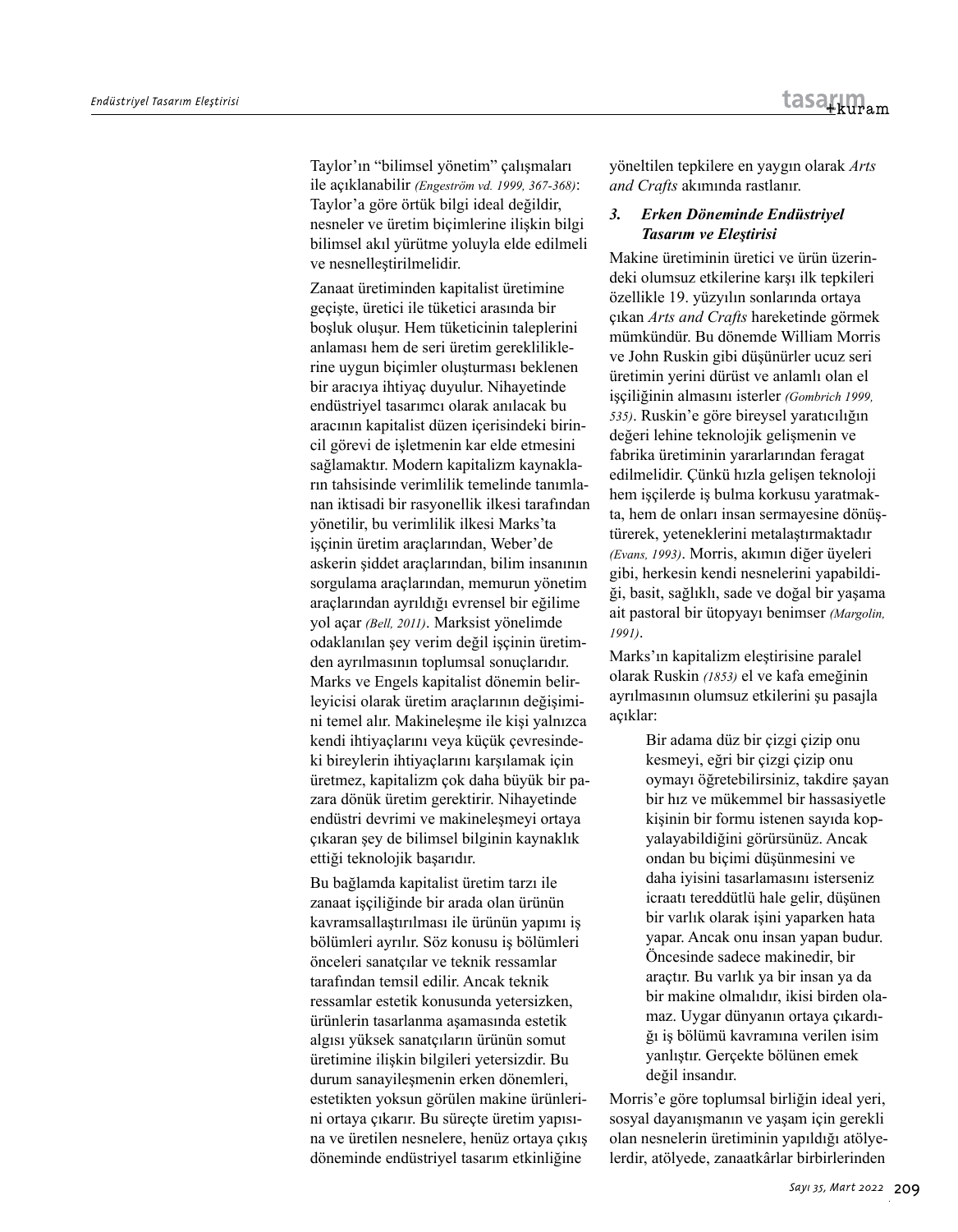bir şeyler öğrenme ve bir metayı zihinsel imgeden maddi nesneye kadar bütünüyle üretme imkânına sahiptir *(Margolin, 1991)*. Morris, yaratıcı süreçler ve estetik deneyim arasındaki sürekli ilişkiyi metafiziksel bir düzeyden alıp sosyal, materyalist ve insan deneyimine dayalı bir seviyeye taşır *(Weingarden, 1985)*. Morris işçilerin yabancılaşmasının önüne geçilmesinin ve işlerini zevk alarak yapmalarının yolunu tasarımcı ve işçi arasındaki ayrımın ortadan kaldırılmasında görür *(Krugh, 2014)*. Ancak kapitalist üretimin herkesin ulaşabileceği nesneler üreterek toplumsal refah yaratma vaadini gerçekleştirmesi, zamanla üretim tarzına ilişkin kaygıları arka plana iter, yerini makine tarafından üretilen nesnelerin estetiği hakkındaki kaygılara bırakır.

Şöyle ki sanayi öncesi toplumda tarım dışındaki çalışma herhangi bir zanaatte uzmanlaşmayı gerektirirken *(Palabıyık, 2012)* kapitalist üretim tarzı ile bireylere düzenli gelir imkânı sağlanır, seri üretim sayesinde üretim maliyetleri ve ürün fiyatları da bu duruma paralel olarak düşer. Kapitalist iktisatçılara göre verimlilik diğer yandan üretimin bollaşması, ürünlerin ucuzlaması ve herkesçe erişilebilir olması anlamına gelir. Toplumsal refah, toplumun tükettiği mal ve hizmetlerin miktar ve niteliğince ölçüldüğünden *(Öztürkler, 2018)*, kapitalist üretimim toplumsal refahı artırması beklenir. Çünkü önceden az sayıda elitin ayrıcalığı olarak görülen tüketim ürünleri çoğunluk için erişilebilir hale gelir.

Ancak Durkheim'a göre refah ile mutluluk arasında bir ilişki yoktur. Durkheim intihar üzerine erken dönem makalelerinden birinde faydacılara karşı şu vurguda bulunur: Refah artışı ile insan mutluluğundaki artış arasında hiçbir doğrudan ve evrensel ilişki yoktur, ihtiyaçların doyurulmasının etkisi daha fazla ihtiyaca yol açmaktan ibaretse, arzular ve onların doyurulması arasındaki eşitsizlik fiilen artabilir *(Giddens 2010, 128)*. Diğer yandan Adam Smith'e göre kapitalist üretimdeki iş bölümü yalnızca verimliliği artırmaz, aynı zamanda toplumun üyelerini eşit olmayan sınıflara ayırır *(Brown 2005, 50)*. Üstelik bu eşitsizlikler yalnızca mülkiyetin sahipliği ile ilgili değildir, iktidar güçleri

tarafından teşvik edilir… Nerede yoksulluk varsa orada eşitsizlik vardır, tek bir kişinin zenginliği, en az beş yüz kişinin yoksulluğunu varsayar *(Brown 2005, 50)*.

Eleştirmenlerin yönelttiği toplumsal zararların yanı sıra kapitalist üretim tarzının; kitle üretiminin zorunlu bileşeni olan standardizasyonun temsil problemi yaratması, ürünlerin estetik, kalite, enderlik gibi fiyat dışı özelliklerinin sorgulanmasına neden olur. William Dyce, makinelerin insanların aksine duyuları olmadığını bu yüzden duyuları tatmin edecek ürün üretmede gerekli bileşenlerden yoksun olduklarını ifade eder *(Heskett 1980, 21-23)*. Seri üretimin erken ürünlerinin duyuları tatmin etmedeki yetersizliğini Dyce, ürünlerin insansız üretimi ile ilişkilendirir. Üretim biçiminin ortaya çıkardığı yalınlık ve işleve dönük biçimler sınıf eşitsizliklerini de gözle görülür hale getirir. Seri üretilmiş ucuz ürünlerin estetik yoksunluğu yanında zanaatkârların ustalığı ile bezenmiş el yapımı lüks eşyaların pazarda birlikte görülmesi, üretimdeki hiyerarşik ilişkilerin ve sınıflar arası karşıtlıkların sergilenmesine hizmet eder *(Gartman 2013, 26)*. İlginç bir şekilde burada endüstriyel ürünlere yöneltilen eleştiri sınıf eşitsizliği yaratması değil ancak *hali hazırda var olan* eşitsizlikleri ve hiyerarşik ilişkileri gözler önüne sermesine yöneliktir. Bu bağlamda eleştirmenlerce sorunun gerçekten hayatı kolaylaştırması beklenen ürünlerin estetiği mi yoksa bu faydanın belirli bir zümrenin himayesinden çıkması mı olduğu; halk için erişilebilir olmayan yüksek fiyatlı ürünler üreterek yüksek karlar elde eden zanaatkârlarca ise sorunun emeğin bölüşümünün toplumsal etkileri mi yoksa aynı işlevi karşılayan daha ucuz ürünlerle pazarda rekabet etmek zorunluluğu mu olduğu tartışmalı bir konudur.

*Arts and Crafts* hareketinde endüstriyel tasarıma yönelik eleştiri tasarımcı ve üreticinin - kafa ve el emeğinin ayrılmasının toplumsal etkilerine yönelirken ve hareket çözümü kapitalist üretiminin tümden reddinde bulurken, bu yeni üretim tarzını kabullenip makine ürünlerinin sorunlu estetiğine dönük çözüm üretme çabaları ilk olarak *Art Nouveau (Jugendstill, Stile Liberte,*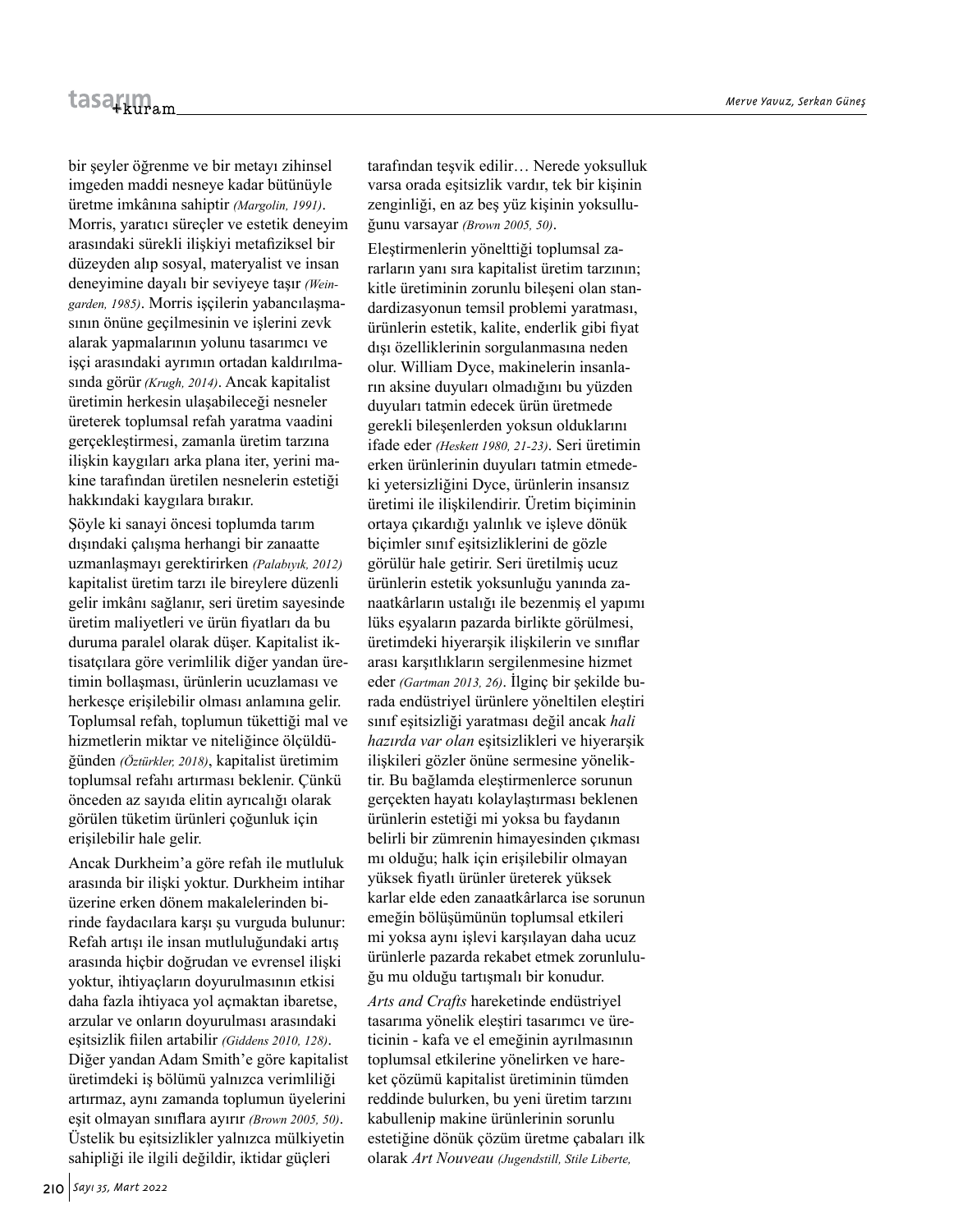*Yeni Sanat)* akımında görülür. *Art Nouveau* akımı endüstriyel tasarıma, makine ürünlerine el yapımı nesneleri andıracak süslemelerin uygulanmasıyla, hibrit bir estetik yaratma çabası ile etki eder.

Gartman'a *(2013, 26)* göre makine üretiminin yarattığı gerginlikleri fark eden kapitalistler, tüketici ürünlerinde görünen üretim ilişkilerini gizlemek için üretim biçiminin ürünlerde görülmesini engellemeye çalışır. Öncelikle kitle üretiminin yabancılaşmış emek süreciyle bağlantısını kesmek için seri üretilmiş ürünlere el yapımı nesneleri andıran ayrıntılı süslemeler uygulanır, daha sonra seri üretimin ortaya çıkarabileceği evrensel biçimleri, işlevin insan ihtiyaçlarına uygun ürünlerin evrimini belirleyen asıl şey olduğu iddiasıyla yeni bir estetik değer ortaya çıkarılır.

Ancak Adolf Loos *(2019)* için Art Nouveau'nun süslemeli tasarım anlayışı yozlaşmıştır, kültürün evrimi süslemenin faydadan çıkarılması ile aynı anlama gelir ve modern insan için uygun olan nesneleri bu *erotik* sembollerden arındırmaktır. Loos, *Ornament and Crime (1908)* makalesinde süsü suç olarak tanımlar, Foster'a *(2003, 14)* göre modern tasarımın "eğer varsa" mantrası budur. Kültürel, tarihsel ögelerin üründen dışlandığı, ürünün estetiğinin işlevi tarafından belirlendiği Bauhaus akımıyla böylece endüstriyel tasarım etkinliği, modern halini alır.

Erken döneminde endüstriyel tasarım eleştirisi kapitalizmin kitlesel üretimine, bu kitlesel üretimin üretici ve ürün üzerindeki olumsuz etkilerine ve makine ürünlerinin insandan yoksun estetiğine yönelirken modern dönemde eleştirilerin temelde insana içkin duyguları, sezgileri ve değerleri dışlaması bağlamında rasyonalist düşünceye ve pozitivist bilim anlayışına yöneldiğini söylemek mümkündür. Modern dönem endüstriyel tasarımın yalnızca ticari bir etkinlik olmaktan çıkıp meslek olarak tanındığı, akademide kendine yer bulmaya başladığı bir dönemdir. Bu dönem akademik anlamda doğa bilimlerinin gölgesinde kalan insan bilimlerinin tanınmak uğruna kendilerini rasyonalizm ve pozitivizm ışığında yeniden biçimlendirmeye çalışmasıyla karakterize edilir. Endüstriyel tasarım etkinliğinin modern dönemindeki gelişimi, çağın baskın düşünce atmosferi tarafından şekillendirildiği için, modern dönemde endüstriyel tasarım ve eleştirisine geçmeden önce rasyonalizm ve pozitivizm kavramlarının açıklanması zorunlu görülmektedir.

#### *4. Rasyonalizm ve Pozitivizm*

Aklı fiziksel dünyaya ilişkin bilginin kaynağı sayan felsefi yaklaşıma rasyonalizm adı verilmektedir. Akla insanın diğer insanlarla ve doğayla ilişkilerini düzenleyen bir güç olarak bakılır. 17. yüzyıla kadar doğa yasaları, içinde hiçbir şaşırtıcılık imkânı barındırmayan ve kendimizden emin bir biçimde kullanmamıza ve yararlanmamıza hazır bir doğanın uyduğu kurallar değil, onun kendisine ait olan yaşama ritimleridir *(Bumin 2010, 17)*. 17. yüzyıla kadar doğa imajı, henüz, Descartes'ta net olarak ortaya çıkacak olan bilen özne ve onun tasarımının konusu olarak dünya kavramlarını oluşturmuş değildir. 17. yüzyıl, *makina-doğa* tasarımıyla bu tablonun ortaya çıkmasına izin verir ve bütün bir Descartes metafiziği, bu tablonun ontolojik temellerini sağlar *(Bumin 2010, 18)*. Bacon da insanoğlunun doğayı anlaması ve ona hükmetmesinin yalnızca doğayı gözlemleyerek ve deney yaparak gerçekleşebileceği fikri ile Descartesçı bilim anlayışının empirik zeminini vücuda getirir *(Kalelioğlu, 2019)*.

17. yüzyılda, modern felsefenin kurucusu olarak kabul edilen Descartes, aklı nesnel alandan öznel bir alana taşıdığı için kendisinden önceki rasyonalistlerden tamamen ayrışır. Descartes *(2018)* insan duyularının gerçeği algılamakta kusurlu olduğunu, ancak sezgilerden ve duygulardan arınmış bir akıl yoluyla bu gerçekliğe ulaşılabileceğini öne sürer. Rasyonellikten beklenen, sezgilerin ve duyguların karar verme sürecinden çıkarılmasıdır *(Tekeli, 2018)*. Descartes'in epistemik öznesi, kendi düşünme yetisi ile dünyanın karşısına tek başına çıkan ve zaman *(tarih)* boyutundan bağımsız olarak dünyayı tek başına bilme kapasitesine sahip olduğuna inanan öznedir *(Özlem, 1999)*.

Öznenin diğer canlılardan akıl yoluyla ayrılması insanın diğer şeyler ve diğer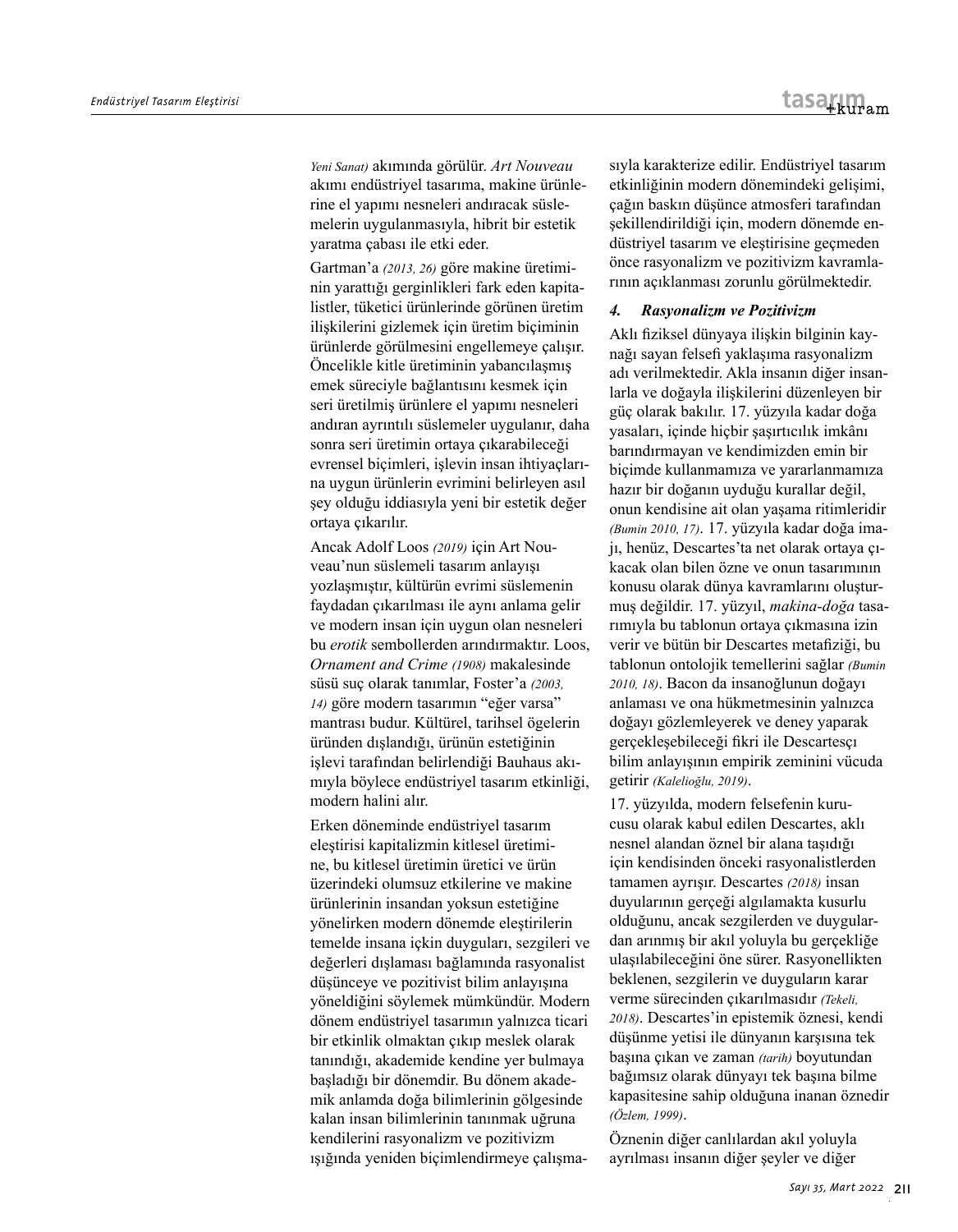insanlar üzerinde tahakküm kurması anlamına gelir. Bu yaklaşım insanın doğaya, düşüncenin bedene, düşüncenin düşünceye tahakkümüne izin verir. Özerkliği kalmayan akıl pozitivizm ve pragmatizmde araçsallaşır ve böylece aklın tek ölçütü doğa ve insan üzerinde egemenlik kurulmasında oynadığı rol haline gelir *(Horkheimer 2018, 72)*.

Modern bilim anlayışında "amaç/anlama" kategorisi yoktur *(Bauman 2017, 14-15)*. İrade, amaç, niyet gibi göreceli kavramların içinden çıkarıldığı, tek ve evrensel gerçeklik fikrinin benimsendiği yeni bilimsel dil, Comte tarafından teolojik ya da metafizik olanın yerini pozitif olanın alması olarak tanımlanır. Comte'a *(1964, 221)* göre pozitivizmin en esaslı özelliği bütün olayları değişmez doğa kanunlarına bağlamaktır. Comte aynı zamanda "sosyoloji" teriminin yaratıcısıdır ve insan ve doğadaki oluşumlar arasındaki farklılıklar her ne olursa olsun, doğa bilimlerinde oluşturulanlarla aynı mantıksal forma sahip açıklayıcı şemalar içeren "toplum hakkında bir doğa bilimi" kurmanın mümkün olabileceğini iddia eder *(Giddens 2003, 173)*.

Pozitivist bilim anlayışına göre toplumsal dünyanın doğa dünyasından hiçbir farkı yoktur. İnsanlar da doğa nesneleri gibi incelenebilir, doğa bilimlerinde olduğu gibi insan bilimlerinde de genel geçer yasalara, kurallara ulaşılabilir ki bunun sonraki aşaması, doğanın olduğu gibi insan davranışlarının da egemenlik altına alınmasıdır. Ancak modern dönem olarak adlandırılan üç yüz yıl boyunca pozitivist anlayış ile Newton fiziği etrafında gelişen doğa bilimlerinin kaynaklık ettiği teknolojik başarının göz kamaştırıcı ihtişamı içerisinde tüm bu şüpheler ve eleştiriler görmezden gelinir *(Bauman 2017, 14)*.

# *5. Modern Dönemde Endüstriyel Tasarım ve Eleştirisi*

Modern olarak adlandırılan dönem özne merkezli bilgi anlayışının belirginleştiği, bilen özne ve onun tasarımının konusu olarak dünya kavramlarının oluştuğu, Newton'un bilimsel devrimi ile deneye dayalı doğa bilimlerinin kaynaklık ettiği teknolojik başarının somut bir biçimde hissedilir

hale geldiği 17. ve 20. yüzyıllar arasındaki üç yüz yıllık bir süreci ifade eder. Endüstriyel tasarım böyle bir atmosferde, öncelikle yalnızca ticari bir etkinlik olarak ortaya çıkar.

Daha sonra etkinliğe özgü "düşünme ve yapma" biçimlerinin tanınması ile endüstriyel tasarım, başlı başına bir meslek olarak tanınmaya başlar *(Buchanan, 1998)*. Endüstriyel tasarım meslek olarak ortaya çıktığı dönemde, yazında tasarım etkinliğini sanat, bilim ve teknoloji arasında konumlandırma çabaları göze çarpar. Tasarım biçim ve işlev ikilemi içerisinde ele alınırken, "biçim" sanata ait olduğu düşünülen "estetik" ile "işlev" ise "teknoloji ve bilim" ile ilişkilendirilir. Bauhaus ile başladığı kabul edilen bu dönem endüstriyel tasarımın modern dönemidir. Kesin olarak ayırmak mümkün olmasa da tasarımda modern dönem, 1940 ve 1970'li yıllar arasını kapsar *(Smock 2009, 9)*. Kaufmann *(1950)* modern tasarımı, ihtiyaçların uygun malzeme ve teknikle doğrudan yerine getirilmesinden doğan formların geliştirilmesi olarak tanımlar. Kaufmann'a *(1950)* göre modern hayatın ihtiyacı modern tasarımdır; modern hayat sanayileşmiş demokratik toplumların mücadelesini içerir ve tasarım da otantik, yerel değerlerden arınmalıdır. Böylece Gropius limitli temel karakteristik formlara ve renklere herkesin kolay erişimi diye adlandırdığı yeni bir estetik, Bauhaus estetiğini tanımlar ve Bauhaus'un makineyi yaratıcı ruh eksikliğinden kurtaracağını ifade eder.

Krippendorff'a *(2006, 22)* göre tasarımın endüstriyel kökeni, mantıksal pozitivizmin özellikle Almanya'da baskın olduğu bir dönemde ortaya çıkmıştır; bu durum göz önüne alındığında terminolojinin evrenselci kavramlarla dolu olması şaşırtıcı değildir. Sullivan ve onu takip eden Bauhaus çevresi estetiği kültürden koparma gayretindedir; evrensellik malzeme, biçim, geştalt, renk, işlev gibi birçok kavramda kanıksanmıştır ve tüm bu endüstri dönemi kavramları nesnelerin nesnel, yani gözlemci ve kültürden bağımsız işlevleri üzerine inşa edilmiştir *(Krippendorff, 2006, 22)*. Bu anlamda Krippendorff *(2006, 41)* işlevselci tasarımın modern felsefenin kurucusu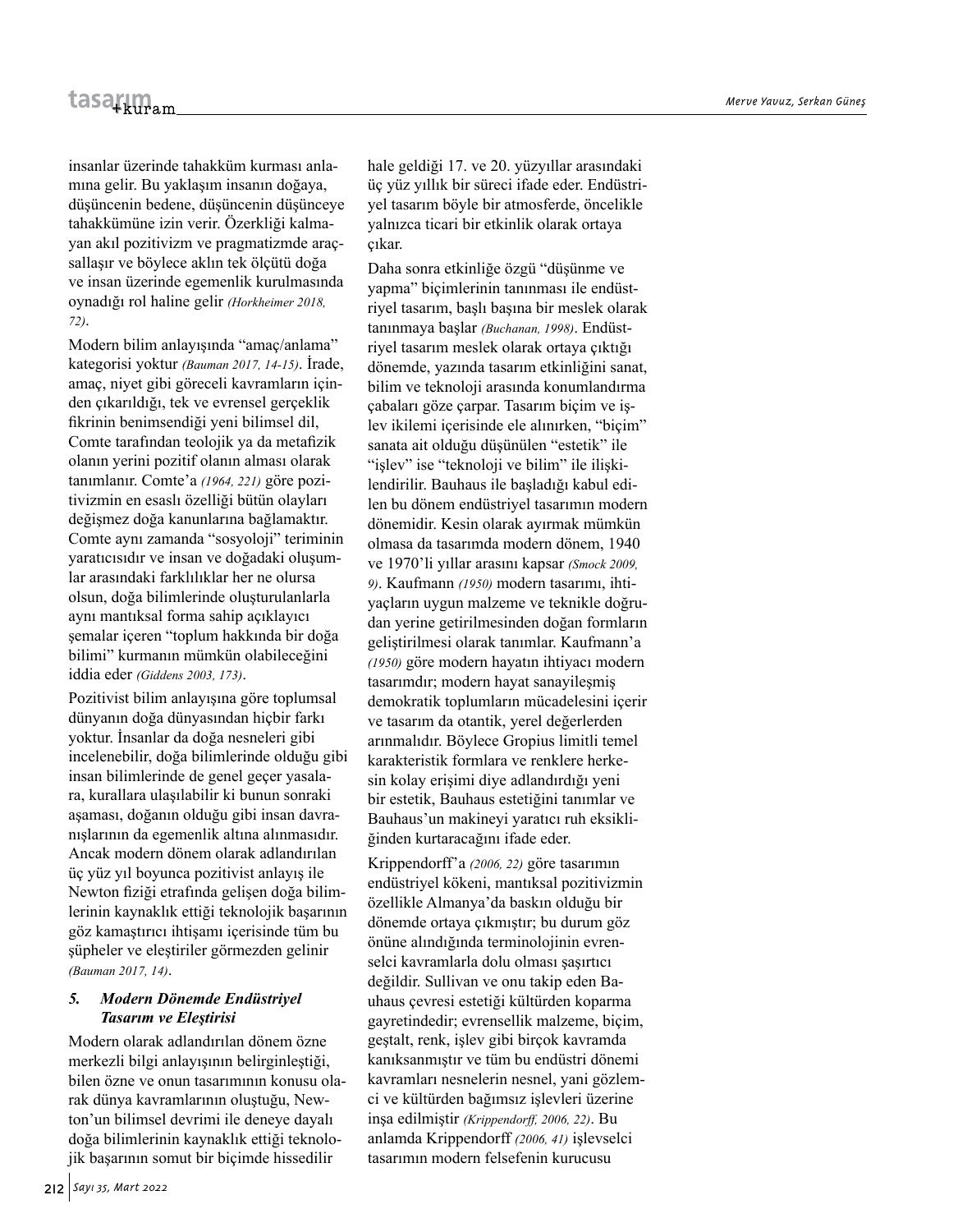olan Descartes'ın rasyonalist yaklaşımı ile örtüştüğünü ifade eder. Bu rasyonalist yaklaşımın endüstriyel tasarımdaki yansıması tasarımcının aklı temsil etmesindedir ve kullanıcının o ürüne ilişkin algıları dışsallaştırılır. Diğer yandan kendisi de bir insan olan tasarımcının süreçteki duygusal, sezgisel bir anlamda "irrasyonel" kararları *"Design Methods Movement"* ile dışsallaştırılmaya çalışılır *(Cross, 2001)*.

Nesnenin tarihten ve kültürden dışlandığı Bauhaus estetik teorisine karşı 1955'te Ulm Tasarım Okulu'nun açılışında Bill, kültürün gündelik yaşamın her alanında ve gündelik nesnelerin biçimlerinde yaşatılması gerekliliğini ifade eder; Bill'e göre savaş sonrası tasarımın temel amacı hayatı bir sanat eserine dönüştürmede yardımcı olmak bu yolla ahlaki yenilenmeyi toplumun her alanında sağlamaktır *(Betts, 1998)*. Maldonado ise Bill'in idealizmini daha bilimsel bir endüstriyel tasarım lehine reddeder ki bu daha sonraları Bense'in semiyotik estetik teorisini geliştirmesinin yolunu açar *(Betts, 1998)*. Bense analitik argümanlarla estetiği kültürden ayırıp bilimsel kriterlere dayandırmaya çalışır, modern dünyanın teknik uygarlığının ve endüstrileşen estetiğin kesişim noktasında endüstriyel tasarımın ayrıcalıklı bir konuma sahip olduğunu iddia eder *(Betts, 1998)*. Bense'e göre tasarımcıların doğadaki nesnelerin davranışlarını inceleyen modern bilim insanları gibi yetiştirilmeleri ve sosyaliletişimsel ürünleri semiyotiğe dayanarak analiz etmeleri gerekir *(Betts, 1998*).

Böylece başlarda tasarım eyleminin yalnızca işleve odaklanan kısmını rasyonel kabul eden modern anlayış, estetiği bilişsel algı psikolojisi ile ilişkilendirerek tasarımı sanata ait olduğu düşünülen alandan tamamen tamamen uzaklaştırır. 20. yüzyıl pozitivizminin bilimsel dünya kavramsallaştırması *(Gillies 2017, 13)*; mantıkçı, empirist, tek doğrulu, modern evren kavramsallaştırılması içerisinde tasarımcı sezgi ve duygulardan arındırılır, tasarım süreci planlı, yönlü, adım adım ilerleyen rasyonel bir sürece indirgenir, tasarım ürünü ruhsuzlaşır. 1970'lere gelindiğinde tasarım sürecini rasyonelleştirme hareketi bizzat

öncüleri tarafından yoğun olarak eleştirilir. Christopher Jones, makine dilinden, davranışçılıktan, yaşamın bütününün mantıksal bir çerçeveye oturtulmasına yönelik çabadan bıktığını ifade eder *(Cross, 2001)*.

Modern tasarımın evrenselci, insanı dışlayan tasarım anlayışı genel olarak iki bakımdan eleştirilir. Papanek *(1988)* tasarımcıların tasarım sürecini sistematik, bilimsel ve öngörülebilir hale getirme çabalarını eleştirir. Ona göre akıl ve mantığı temsil eden kurallar ve sınıflandırmalarla tasarımı rasyonalize ederek bilime özenen bir yapı sağlama çabası indirgemeciliğe yol açar ve açıklık ve kesinlik pahasına insanın psikolojik ihtiyaçlarının göz ardı edildiği bir işlevselcilik ile sonuçlanır. Diğer yandan Papanek'e *(1972)* göre Bauhaus'un "form işlevi takip eder" buyruğu ve ihtiyaçları karşılayan şeylerin doğal olarak güzel görüneceği düşüncesi, ameliyathaneyi andıran kısır ürünler için ucuz bir bahanedir.

Bauhaus'un bu evrensel estetik anlayışı mimari tasarımda da yankısını bulur. Mies van der Rohe'nin Bauhaus'un "form işlevi takip eder" buyruğunu benimseyen gökdelen tasarımları kimsenin imzasını taşımaz *(hiçbir şekilde öznellik barındırmaz)*, hiçbir güzelleştirici dokunuş içermez, bu nedenle de temiz ve dürüsttür *(Smock 2009, 9)*. Gropius'un Chicago'nun güneyindeki projeleri mimari sıkıcılık olarak adlandırılır ve Bauhaus estetiğini yansıtan binalarından dolayı şehir "ruhu olmayan şehir" olarak tanımlanır *(Jones 1995,14)*. Gropius'a göre çok katlı binalar çağın ihtiyaçlarının doğrudan bir düzenlemesidir. Binalar birbirlerinin aynısıdır, kültürden ve yerel estetik değerlerden, süslemeden arındırılmıştır. Proje aslında mimarların istediği gibi yapılmıştır, ancak sonuçlar onların beklediklerinden çok daha karmaşıktır *(Jones 1995, 20)*. Bu binalarda yaşayanlar kendi evlerinde suçlu gibi yaşadıklarını, hapishanede yaşar gibi hissettiklerini ifade ederler *(Jones 1995,20)*. Bu durum verimlilik ilkesine dayalı kapital üretimin işçilerdeki yabancılaşmanın yanı sıra kullanıcıların psikolojisine ve toplumsal sosyolojiye etkisinin küçük bir örneğidir.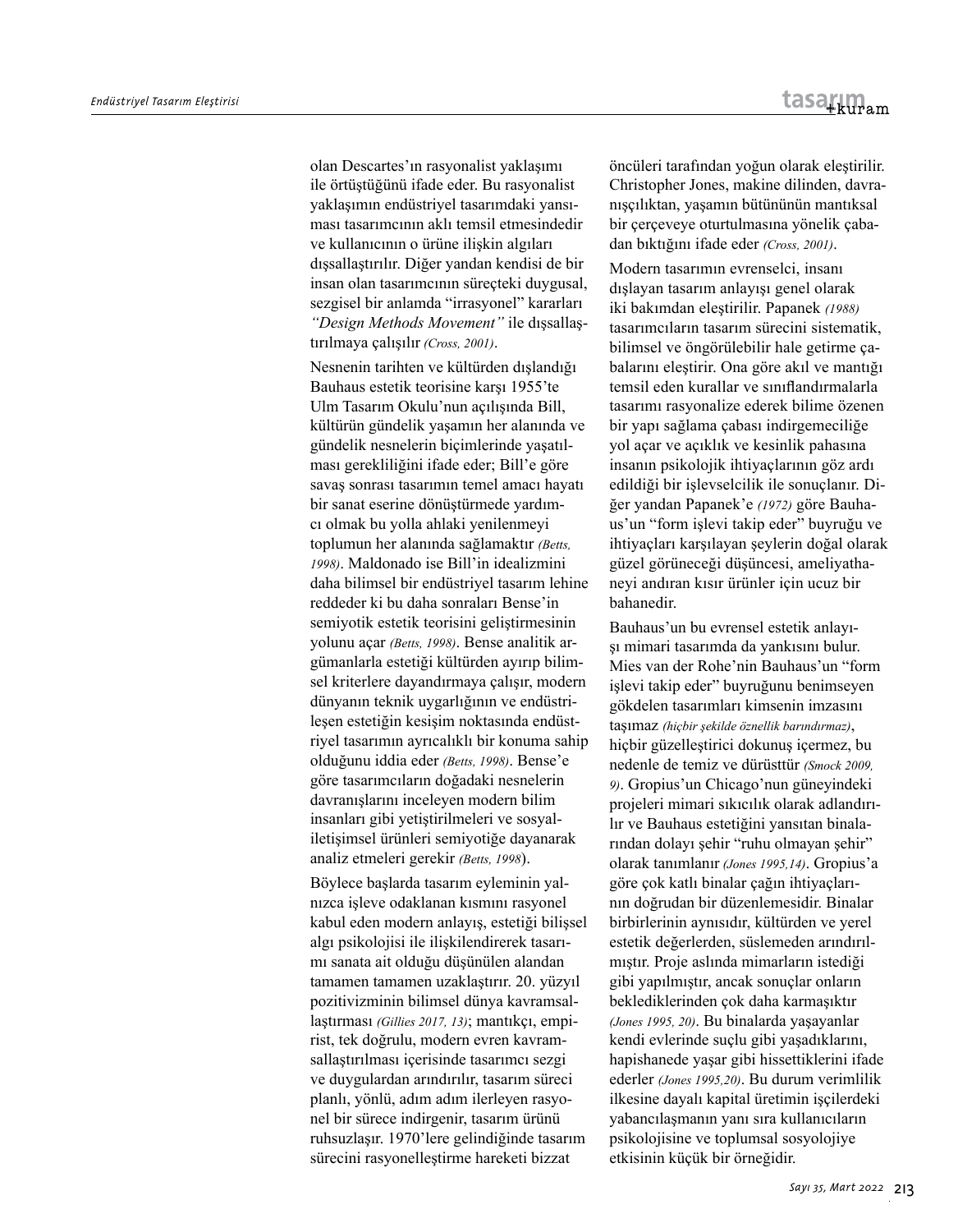Oysa Gropius yeni tasarımın amacı hakkında yaptığı konuşmasında, doğaya teknoloji yoluyla tahakküm kurma olasılığı sayesinde ataerkil aile yapısının değişeceğini söylerken, tasarımı toptan bir toplumsal dönüşümün aracı olarak ele alır; ulaşım araçlarının artışı bireyin bağımsızlığını artırır, miras alınan evin yerini kiralanan evin alması ile mekân bağımlılığı ortadan kalkar, toplumdan özgürleşen ailede ataerkil yapı zayıflar, teknolojik olanağın verimiyle aile kendi kaynaklarını kullanarak yapabileceğinden çok daha verimli bir şekilde işlerini halleder ve böylece sorumluluklarından kurtulan kadın özgürleşir *(Jones, 1995, 20-21)*. Gropius'un modernizme ait bu büyük anlatısında doğaya kurulan tahakkümün toplumu özgürleştireceği söylemindeki çelişki ilk bakışta fark edilir; bireyin ve toplumun yaşam biçimi üzerine teknoloji ve tasarım yoluyla yeni bir yaşam biçiminin, modern yaşam biçiminin dayatılması. Bu durum ikinci eleştirinin yolunu açar. Evrensel ihtiyaçlara dair batılı anlayışı yansıtan makro görüşler, kültürel emperyalizm uygulamasını onaylar, çünkü belirli bireylerin ve kültürlerin ihtiyaçlarına duyarlı değildir ve onlar üzerinde ve karşısında egemen bir dayatma haline gelir *(Fraser 2007, 26-27)*. Bu anlayışın izleri Corbusier'in "ev içinde yaşanan bir makinedir" söyleminde ortaya çıkar. Jones'a *(1995, 76)* göre bu söylem yaşamda ahlak, din ve aile için kontrolleri rafa kaldıran, yaşamı bir işleyişe döndürmeye çalışan düşüncenin izleridir. Ahlaki değerlerin ve inançların yürürlükten kaldırılması yoluyla sosyal etkileşimin rasyonelleştirilmesi, bir kontrol mimarisi içeren sosyal davranışın çöküşüne yol açar *(Jones, 1995, 76)*.

Modern dönemin olumsuz etkilerinim yirminci yüzyılda yalnızca endüstriyel tasarımda değil ancak toplumsal yaşamın her alanında gözle görülür hale gelmesi rasyonalist düşüncenin ve pozitivist bilim anlayışının temellerini sarsmaya başlar. Ancak tamamen çözülüşü yeni bilimsel devrimi beklemektedir. Modern dönemin temel dayanağı Newton fiziğidir. 20. yüzyılda Einstein tarafından gerçekleştirilen bilim devrimiyle pozitivizme yöneltilen eleştiriler yoğunlaşır ve pozitivist anlayışın kayıtsız kaldığı sorunlar, artık görmezden gelinemeyecek hale gelir. Böylece başlayan yeni süreç post modern dönem olarak adlandırılır. Post modern dönemde endüstriyel tasarım eleştirisine geçmeden önce bilimdeki ve sosyo-kültürel alandaki her şeyde olduğu gibi endüstriyel tasarımda da kökten değişimlere yol açan post modern dönemin kısaca açıklanması gerekli görülmüştür.

#### *6. Post Modernizm*

Bilimsel devrimin en önemli sonucu Newton'un kuramının en iyi ihtimalle bir sapma ya da tahmin olduğunu ve aslında birçok koşulda doğru olmayan sonuçlar ortaya koyduğunu göstermesidir. Bilim felsefesinde yöntem üzerine tartışmaların sürdüğü bir dönemde böylesine önemli bir kuramın başarısızlığı, pozitivizme ilişkin kuşkulara yeni bir önem kazandırır.

Post modern dönemde bağlayıcı genellemeler, tümel açıklamalar, her nevi büyük anlatı ve bütün totaliter nitelikteki yapıların topa tutulması ile doğa biliminin bilgi dünyasındaki başka hiç bir bilgi türü tarafından ulaşılamaz, tartışılamaz ve karşı konulamaz kabul ettiği iktidar koltuğu da sallanmaya başlar *(Winch 2007, 10)*. Daha önce cevapları oldukça net ve kesin verildiği sanılan eski sorular tekrar gündeme gelir; bilgi, sanatsal bilgi, bilimsel bilgi, felsefi bilgi, bilimsel yöntem, doğa bilimleri ya da sosyal bilimler gibi kategorik ayrımlar yeniden kurgulanmaya ve aralarındaki ilişkiler yeniden düzenlenmeye başlanır *(Winch, 2007: 11)*.

Sosyoloji, doğa bilimlerinden farklı olarak, kendi 'araştırma nesnesiyle özne-nesne ilişkisi içinde değil, aksine bir özne-özne ilişkisi içindedir: Onun uğraş alanını önceden-yorumlanmış bir dünya, yani aktif özneler tarafından yaratılan anlamların bu dünyanın inşası veya üretimine fiilen dâhil olduğu bir dünya oluşturur *(Giddens, 2003, 192)*. Sosyal kuramdaki genellemelerin mantıksal statüsü bu yüzden doğa-bilim yasalarının mantıksal statüsünden oldukça anlamlı bir farklılık gösterir *(Giddens, 2003, 192)*. Bu bağlamda endüstriyel tasarım hali hazırda var olana değil yeninin yaratımına dönük bir etkinlik olması dolayısıyla ta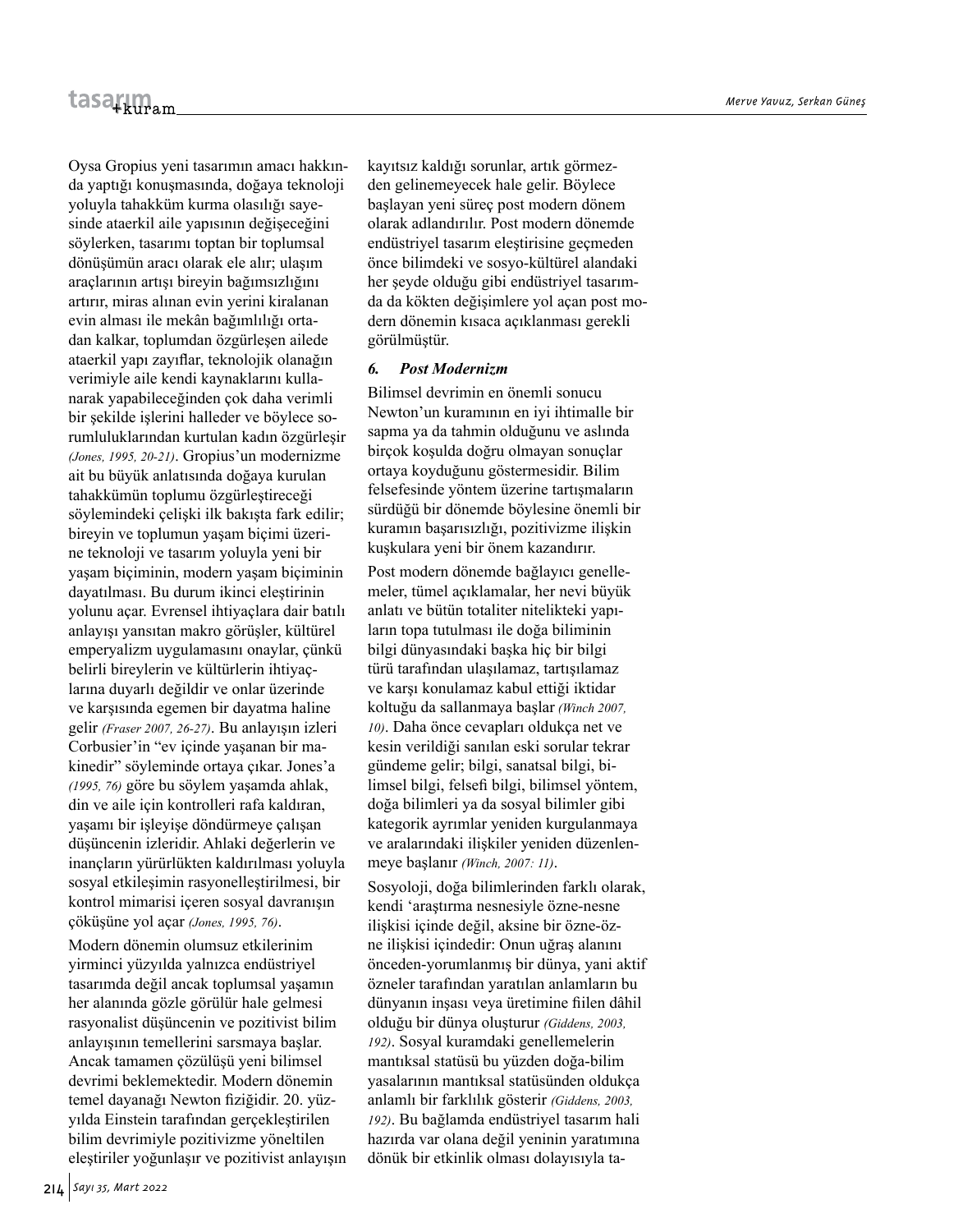sarım kuramının doğa bilimlerindeki yöntemleri kullanması benzer çelişkiler içerir. İnsanların kullanması beklenen ürünler yine insanlar tarafından tasarlanırken endüstriyel tasarımın işlevselci anlayışında dahi isteme, değer verme, amaçlama, hissetme, duygulanma gibi insana ait ögelerin dışlanması söz konusu değildir.

Post modern terimi üretkenliği ve verimliliği artırmaya çalışan işlevselciliğin aşırılıklarına karşı bir tepkiyi ifade eder *(Brown 2005, 296)*. Bu nedenle Deleuse, Guattari, Baudrillard ve Lyotard gibi düşünürler, post modernizmi arzuyu, eğlenceyi ve çoğulculuğu kapitalist hesaplamanın baskılarından kurtardığı için kutlarlar *(Brown 2005, 296)*. Post modernizmle özgür yaratıcılığın herhangi bir ideoloji tarafından baskılanmasının son bulduğu düşünülür. Buna karşın Habermas post modernistleri ekonomi politiğin kısıtlamalarını görmezden gelerek farkında olmadan yeni bir muhafazakâr kampa sürüklenmeleri yönüyle eleştirir, diğer Marksist kuramcılar da bu yeni dönemin tüketici kapitalizmini güçlendirdiğini, siyasi süreci önemsizleştirirken bu sefer pazarın bölüşümünü rasyonelleştirdiğini savunur *(Brown 2005, 297)*.

Post modern dönemde endüstriyel tasarıma yönelik temel eleştiriler, disiplinin tüketici manipülasyonu ile tüketimi tahrik etmesi ve bunun sonucu olarak doğayı artan bir hızla tahrip etmesi yönündedir. Bir sonraki başlıkta post modern dönemde endüstriyel tasarım disiplinindeki dönüşüm ve disipline yöneltilen eleştiriler ele alınmıştır.

# *7. Post Modern Dönemde Endüstriyel Tasarım ve Eleştirisi*

Endüstriyel tasarımda modern/işlevselci anlayış, HfG Ulm'de başlayan sorgulama ile 1960'lardan itibaren çözülmeye başlar *(Archer, 2006)*. Böylece modern/işlevselci tasarım anlayışı yerini anlambilimsel tasarım anlayışına bırakır. Bu durumun nedenlerinden biri de yine kapitalist üretim tarzının zamanla değişen gereklilikleridir. Endüstriyel tasarım etkinliğini sanayileşmenin erken dönemleri ve modern dönemde üretim sınırlılıkları ve arz yönlü ekonomi yönlendirmekte ve etkinlik üretim süreci ile yakın ilişkide bulunmaktadır. Hem endüstrinin gelişmesi, üretim sınırlılıklarının belirli ölçülerde aşılması hem de ekonominin talep yönüne kayması ile modernizm sonrası dönemde etkinliğin üretimden ziyade pazarlama süreci ile daha yakın bir pozisyonda yer aldığı görülür.

Post modern dönemde bir ürünün yerine getirmesi beklenen işleve göre biçimlendirilmesi gerekliliği görüşü yerini, ürünün bir kullanıcının onu nasıl anlamlandıracağı temelinde biçimlendirilmesi gerekliliği görüşüne bırakır. Nigel Cross'un *(1981) "The Coming of Post-Industrial Design"* adlı makalesi daha sonra Krippendorff'un kitabında daha kapsamlı ele alındığı şekliyle, tasarımdaki paradigma kaymasını modernden post moderne; endüstriden post endüstriye uzanan bir gelişme süreciyle açıklar. Paradigmadaki bu değişimin tasarımı, tasarım sürecini, tasarımcı rollerini ve tasarım ürününü değiştirdiğini ifade eder. Krippendorff *(2006, 14-40)* bu dönüşümü teknoloji merkezli tasarımdan, insan merkezli tasarıma kayma olarak tanımlar, tarihsel süreci de yine modern ve post modern, endüstriyel ve post endüstriyel dönem ile eşleştirir.

Endüstriyel tasarımın merkezinin teknolojiden insana dönüşü, yine kapitalist üretim tarzının ve dönemin pazar gerekliliklerinin bir neticesidir. Klasik iktisadın Jean Baptiste Say'ın üretim ve tüketime ilişkin olarak "Her arz kendi talebini yaratır" söylemi ve Adam Smith'in tam rekabet piyasası varsayarak geliştirdiği *görünmez el kuramı* ile formüle edilen iktisat anlayışı, arz talep piyasalarındaki dengenin bozulmasına kadar "arz yönlü iktisat kuramı" adı altında geçerliliğini korur. Bu modelde basitçe ifade edilirse arz arttıkça fiyatların düşmesi ve talebin artması beklenir. Modern iktisadi anlayışta değerin belirleyicisi ve rekabetin odağı fiyattır; kalite, estetik, enderlik, insan kararlarındaki irrasyonellik*(?)*, pazarın dinamikliği, kusurlu rekabet, firmaların rolü gibi etmenler göz önüne alınmaz. Bu dönemde tasarımcılar sosyal koşulları ön ön plana alır ve herkes için uygun fiyatlı ürünler yaratmaya çalışırlar *(Escobar 2012, 5)*. Modern dönemde ticari faaliyetlerde üretim temel alınırken post modern dönemde tüketim kavramı temel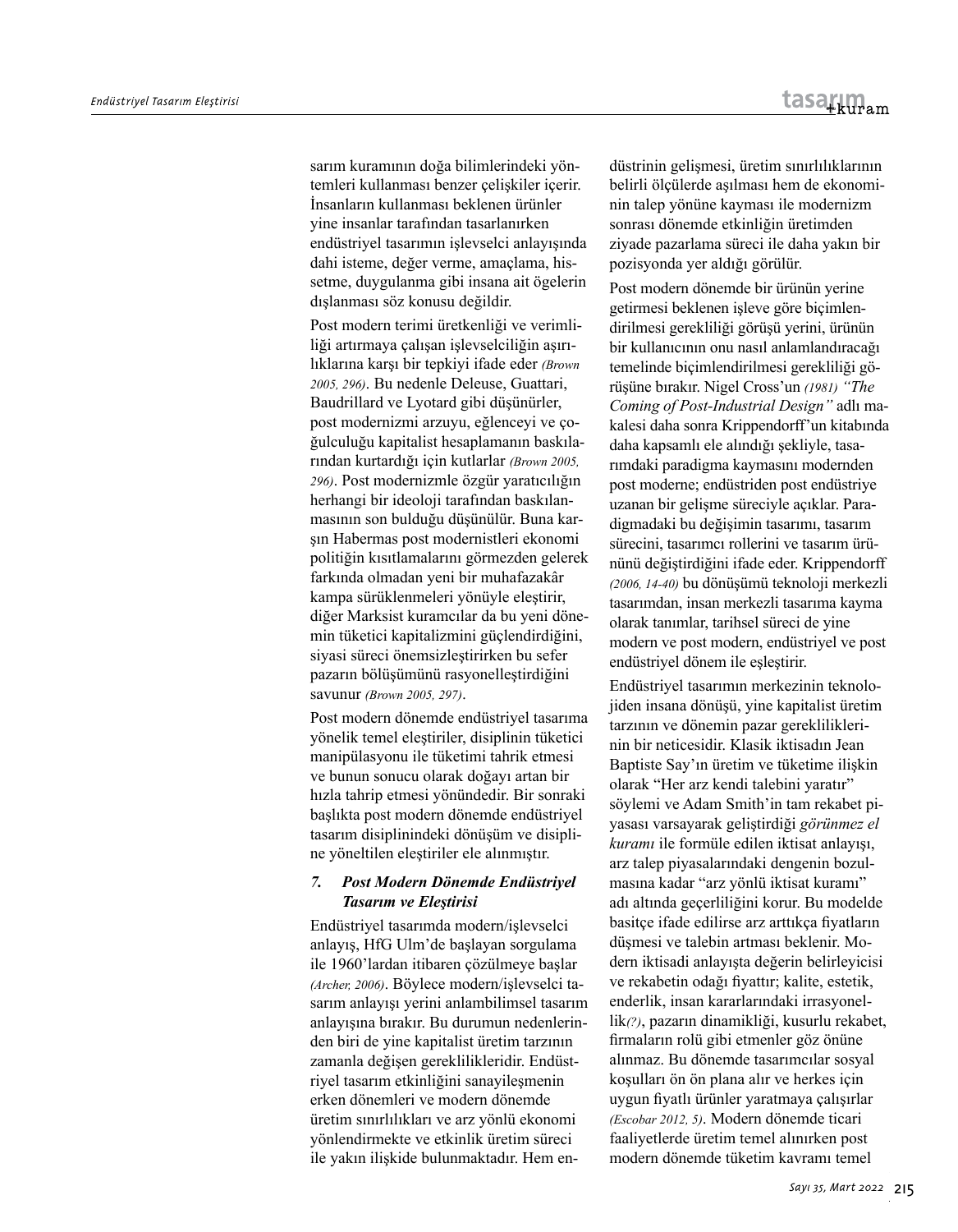alınır; kalite, estetik, yenilik, reklam gibi fiyat dışı rekabet faktörleri ön plana çıkar. Modern dönemde homojen malların olduğu pazarda tüketici tercihi fiyat temelli olduğundan firmalar maliyet düşürerek rakipleri ile rekabet edebilmektedir. Post modern dönemde rekabet dinamik bir yapıya bürünür, firmalar ürettikleri ürünleri satabilme yeteneklerini geliştirmek zorunda kalırlar. Rakipler karşısında ürünün tercih edilmesini sağlamak farklılaşma ve odaklanma gibi yeni stratejilerin geliştirilmesini zorunlu kılar. Böylece öncesinde işleve odaklanan, biçimde tüketicinin öznel tercihlerini görmezden gelen modern tasarım anlayışı sürdürülebilir olmaktan çıkar. Tasarımda anlama dönüş, sürecine insanın yeniden dâhil edildiği demokratik ve çoğulcu bir tasarım anlamına gelir. Krippendorff'a *(2006,12)* göre anlam bilimsel dönüş, tasarımın kendisini, kendi söylemiyle yeniden tasarlaması için atılmış bir tohumdur. Her şeyden önce anlamsal dönüş, gerçekliğin sosyal inşasında sadece tasarımcıların teknoloji geliştirenlerle iletişimini ve bu sürece katılımını kabul etmez, teknolojiden etkilenen herkese de bu süreçte söz hakkı tanır *(Krippendorff, 2006, 12)*. Bilgi ve iletişim teknolojilerinin hızla yayılması, tasarımcıları etkileşim ve kullanıcı katılımına dayalı yeni bir dizi tasarım kuralı benimsemeye iter; tasarım işbirlikçi, çoğulcu, katılımcı ve herkese açık hale gelir *(Escobar 2012, 2)*.

Bu demokratik, çoğulcu tasarım söyleminin tasarım pratiğinde karşılığını bulup bulmadığı tartışmalıdır. Papanek'e *(1988)* göre bu sefer tasarımcılar mantık yerine duygu ve sezgilerini takip ederken indirgemecilikten uzaklaşırlar ancak romantizm içinde kaybolurlar ve insan ihtiyaçlarının yerini tutkular alır. Kapitalist üretimin tüketici manipülasyonuna yol açması sürecinin açıkça görülmesiyle beraber tasarımcılarda ortaya çıkardığı etik kaygılar, çok öncesinde Hegel, Marx, Lukacs gibi filozoflar tarafından da tartışılır. Hegel bu hususta bir bireyin diğerleri ile etkileşime girdiği ihtiyaç sisteminde, üretim ilişkilerinin ve değerin paylaşılma biçiminin bireyler arası sosyal sınıfları ve hegemonyayı yarattığını ifade eder *(Fraser 2008, 83)*. Marks da *(1986, 75-87)* meta fetişizminin

söz konusu hegemonyayı ve sınıflar arası eşitsizlikleri herkesin ürünlere eşit erişimi yanılsaması ile gizlediğini belirtir. Çünkü kapitalist iş bölümünde insanların kendi ekonomik faaliyetlerini bilinçli bir şekilde koordine etmeleri mümkün değildir ve kişinin emeği kapitalistin sermayesi haline dönüşür, kişinin sattığı emek-zamanı karşısında ihtiyaçlarının temininde kullanmak üzere aldığı maaş adil bir değişim olarak görünür *(Marks 1986, 75-87)*. Bu süreçte kişinin emek-zamanı ile birlikte kişinin kendisi ve diğerleriyle olan ilişkisi de metalaşır.

Marks'ın meta fetişizmi olarak adlandırdığı bu durumu Lukacs *(1971, 83-110)* 'şeyleştirme' *(reification)* kavramıyla genişletir. Marks'ın fetişizm kavramı sadece üretim alanındaki metaları ve iscileri ifade ederken Lukacs şeyleştirme kavramı ile örgütlenme, devlet, hukuk ve sosyal yapı gibi birçok alana bütünsel bir açıdan yaklaşır. Şeyleştirme kavramına göre bir organizasyonu, devleti, hukuku veya sosyal yapıyı oluşturanlar bizzat insanlar olmasına rağmen bu yapılar insan kontrolü dışında kendi yasalarına sahipmiş gibi görünürler *(Lukacs 1971, 83-110)*. Dolayısıyla sistemde karar verici pozisyonda olmayan bu kişiler kendi yaşamları, yetenekleri, ortak çıkarları üzerinde de doğru bir anlayış ve bakış açısı geliştiremezler ve kendi yaşamlarını kontrol etme gücüne sahip olamazlar; böylece insana ilişkin her şeyin şeyleştirilmesi kapitalist kültürün temel strüktürü haline gelir *(Lukacs 1971, 83-110)*.

Lukacs'ı takip eden Max Horkheimer ve Theodor Adorno gibi Marksist düşünürler 1930lu yıllardan itibaren Frankfurt Üniversitesi'nin Sosyal Araştırmalar Enstitüsü etrafında toplanır, Frankfurt Okulu adıyla kolektif biçimde adlandırılan düşünürler "şeyleştirme" kavramını da genişleterek kapitalizm altında yaşayan tüm sınıfların bilinçlerinin ve kişiliklerinin sistemin strüktürü tarafından çarpıtıldığı kuramını geliştirirler *(Gartman, 2013)*. Escobar'a *(2012, 5)* göre Frankfurt Okulu'nun endüstri sonrası toplumuna dönük yabancılaşma eleştirisinin etkileriyle işlevselcilik 1960 sonrası etkisini kaybeder ve tasarım ve mimaride dönüşüm başlar.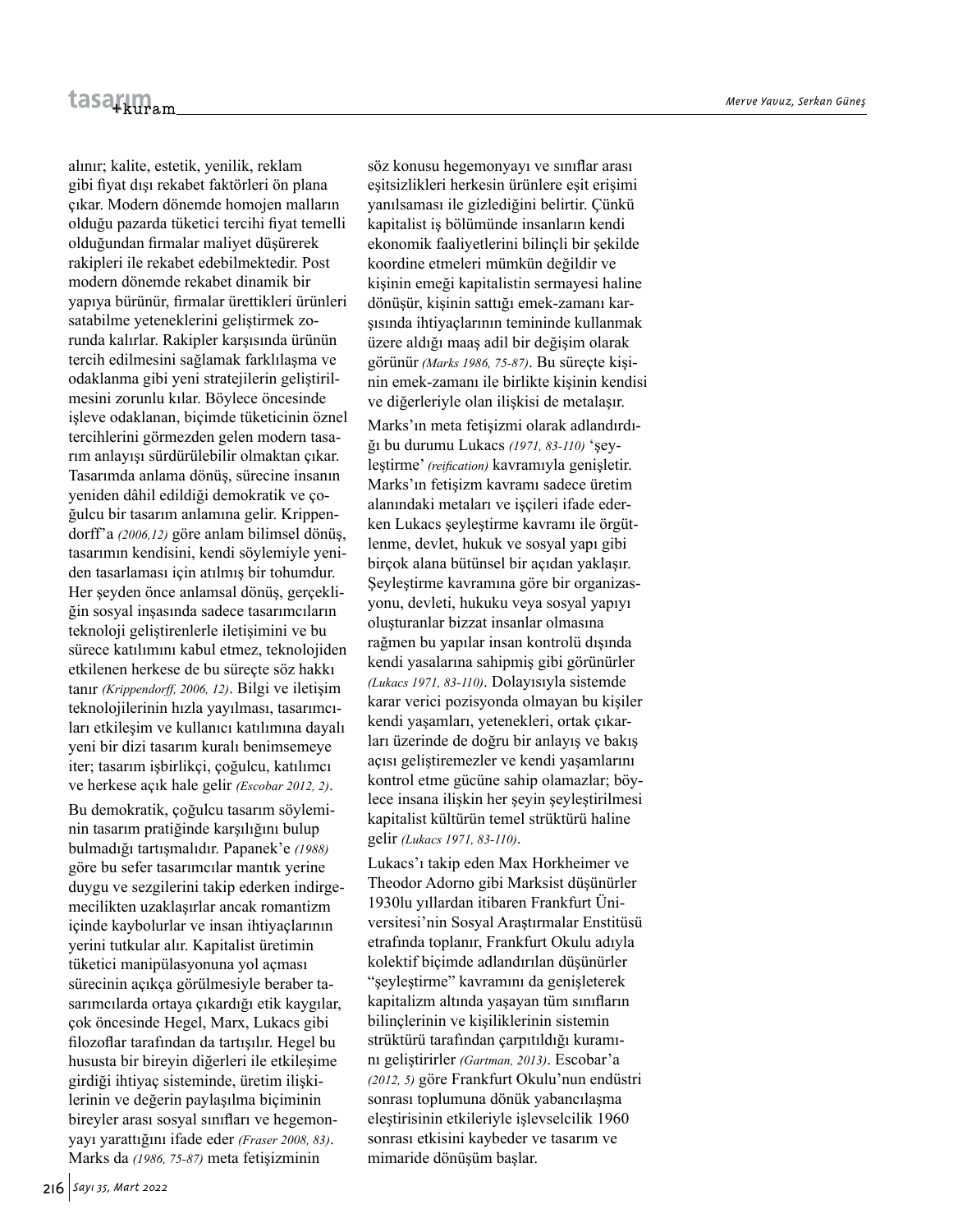Frankfurt Okulu, temelde modern toplumun sınıf farklılıklarını gizleyen kültürel nesnelerin benzerliği ile karakterize edildiğini iddia eder. Herkes tarafından tüketilen kitle kültürünün toplumun tüm üyelerinin erişimine açık olması nedeniyle ile *her bireyin eşit olduğu yanılsaması*  yaratılır. Köklerini Lukacs'ın 'şeyleştirme', Marcuse'un 'gerçekliğin metalaştırılması', Lefebre'nin 'bireyin nesneleştirilmesi' Debord'un 'gösteri toplumu' ve Horkheimer ile Adorno'nun kültür endüstrisinden alan çağdaş tüketim kuramları, endüstriyel kapitalizmin kültürün üretimini ele geçirerek toplumsal ilişkileri, etkinlikleri ve maddi kültür nesnelerini metalaştırdığını iddia eder *(Slater 1997, 8-27)*. Bu süreci kültür endüstrisi olarak adlandıran Adorno ve Horkheimer *(2002)*, kapitalizmin standardizasyon, rasyonalizasyon, nesneleştirme ve tüketimi tahrik etme çabaları ile toplumun kendisinin de metalaşmasına yol açtığını savunur.

Görüldüğü üzere tüketim tahriki üzerine tartışmalar modern dönemde başlar, ancak modern dönemde eleştiriler endüstriyel tasarım mesleğini doğrudan hedef almaz. Bunun nedeni daha önce bahsedildiği gibi modern dönemde endüstriyel tasarım etkinliğinin merkezinde kullanıcının değil, üretimin olmasıdır. İnsanın sürecinden dışlandığı bir tasarım etkinliğinde, tüketicinin manipüle edilmesi beklenmez, hatta endüstriyel tasarım işlev dışındaki insani ihtiyaçları dışlaması bakımından eleştirilir. Post modern dönemde ise etkinliğin merkezine insanın konulması ve mesleğin satışların artırılması yolunda etkin bir rekabet faktörü olarak öne çıkması, onu tüketici manipülasyonu konusundaki eleştirilerin hedefi haline getirir. Bu anlamda endüstriyel tasarım, tarihsel gelişiminde kapitalizmin yanında, önceleri üretim ilişkilerini gizleyen ve sınıflar arası eşitsizliği gözler önüne seren ticari bir etkinlik sonraları ise tüketimi tahrik eden bir disiplin olarak eleştirilir.

Baudrillard, Bauhaus'un temel amacının üretim nesneleri ile onları üreten işçiler arasına mesafe koymak olduğun iddia eder. Çünkü Baudrillard'a göre kitle üretim nesnelerinin gerçek üretim ilişkilerine atıf yaptığı sürece kültür endüstrisinin tüketicileri manipüle etmesi mümkün olmayacaktır, ancak bireylerin değerlerini ve bilincini kontrol edebilmek için kültür endüstrisinin nesneleri ve anlamlarını kontrol ve manipüle etmesi gerekir *(Khandizaji 2017, 72)*. Pazar talebi sorununu çözmek için kapitalistler bu sefer tüketicileri ürünlerdeki sembolik anlamlar üzerinden manipüle eder. Papanek tasarımcıların üretim ilişkilerini gizlemek için değil ancak üretim sınırlılıklarının neden olduğu biçimlerin tüketiciler için tanınması, bu yolla satışların devam etmesi için yeni bir estetik teorisi ortaya çıkardıklarını ifade ederken tüketici manipülasyonu konusunda Baudrillard'a paralel görüşler ortaya koyar. Papanek'e *(1972)* göre tasarım yoluyla istek ve ihtiyaçları karşılarken tasarımcı sıklıkla bireylerin gerçek ihtiyaçlarını ihmal eder. Çünkü insanların ekonomik, psikolojik, manevi ve entelektüel ihtiyaçlarını karşılamak, moda ve moda tarafından özenle yaratılmış ve manipüle edilmiş istekleri karşılamaktan hem daha zor hem daha az karlıdır *(Papanek, 1972)*.

Gartman *(2013, 29)* da tüketim sürecine dikkat çekerek kapitalist güçlerin ürünlerin emek sürecine olan bağlantısını bahsedilen yollarla ortadan kaldırdıktan sonra tüketimde görünen sınıf hiyerarşisini görünmez kılmak için çözüm arayışına girdiklerini ifade eder. Gartman tüm bu süreçte endüstriyel tasarımcıları suçlarken endüstriyel tasarım mesleğinin doğuşunu da metanın maddi yapısının, yani somut ürünün sahip olduğu 'basite indirgenmiş *(şeyleşmiş)* anlamla' uyumlu hale getirilmesi sürecinde yattığını iddia eder.

Post modern dönemde endüstriyel tasarım disiplinine yönelik diğer temel eleştiri ise doğanın tahribindeki rolüdür. Endüstrileşme dönemi boyunca doğaya verilen zararın, endüstri sonrası dönemde gözle görülür hale gelmesi ve tüketimin artan bir hızla büyümesi ile yirminci yüzyıl sonlarında çevresel problemlere dönük yeni söylemler geliştirilir. Bu söylemlerden bazıları ağırlıklı olarak kamu politikalarına, hukuksal düzenlemelere ve bürokratik çözümlere dayanırken, bazıları insanla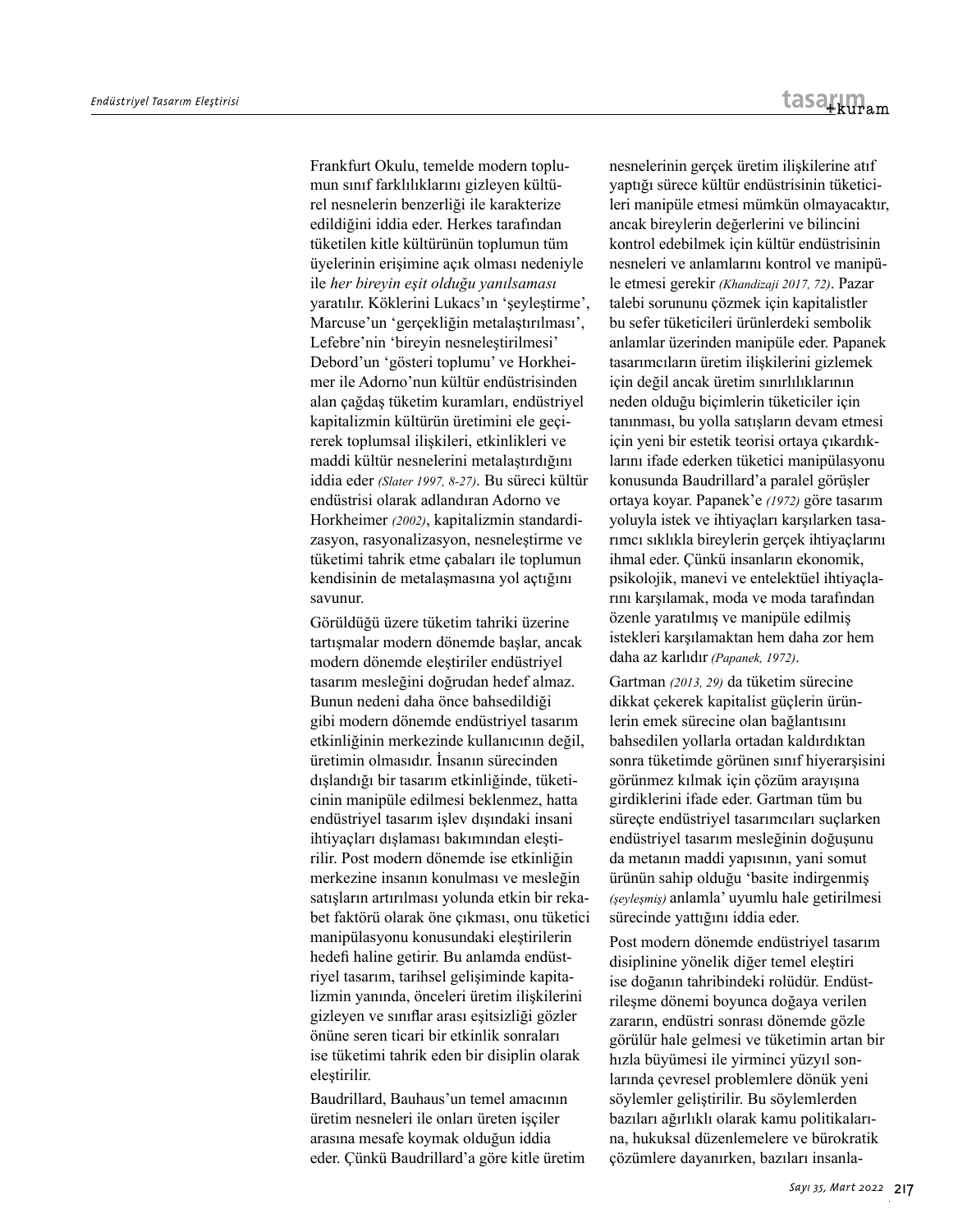rın-toplumların çevre ile ilintili pratiklerini yönlendiren çözümlere odaklanır *(Erbil, 2006)*. Bu bağlamda daha sonra endüstriyel tasarım disiplininde karşılığını bulan temel söylemler, 80lerde moda olan "yeşil" ve benzer şekilde 90larda moda olan "sürdürülebilir" kavramlarını içerir. Endüstriyel tasarımda yeşil tasarım ile başlayan çevresel söylemler, ekolojik tasarım, çevreye duyarlı tasarım, beşikten mezara *(cradle to grave ya da womb to tomb)* tasarım ve son olarak sürdürülebilir tasarım söylemine kadar uzanır. Madge'e *(1997)* göre bu yaklaşımlardaki temel tehlike, çevreye zarar vermeyen ürünlere yönelik talebi teşvik etme çabalarının yine tüketimi artırmakla sonuçlanmasıdır.

Kapitalist üretim içerisinde endüstriyel tasarımcılar kaçınılmaz olarak diğer disiplinler gibi iş stratejilerinin tamamlayıcısı rolündedir, pazar odaklı yaklaşıma dayanmayan herhangi bir girişim tasarımcılar için kritiktir *(Morelli 2007)* ve tasarımın gittikçe yaygınlaşmasını harekete geçiren şey, metanın daimi sürekliliğidir *(Escobar 2012, 5)*. Gündelik hayatın her yönünün bir tasarım hedefi olması, tasarımın da akademi ve toplumdaki eleştirilerin hedefi olmasını beraberinde getirir. Kwinter *(2007,17)* oturma odalarımızdan ve çatal bıçak takımlarımızdan çok daha fazlasının tehlikede olduğunu, tasarımın en derin arzular ve umutlar için bir araç haline geldiğini ve tam da bu nedenle yaygın bir endişe konusu olması gerektiğini belirtir *(Escobar 2012, 5)*. Ancak Escobar'a *(2012, 5)* göre Papanek'in "endüstriyel tasarım cinayeti seri üretim temeline oturtmuştur; dahası tasarımcılar tehlikeli bir tür haline gelmiştir *(1984)*" söyleminden bu yana hiçbir şey değişmemiş gibi görünse de günümüzde tasarımın sosyal bağlamı hiç olmadığı kadar ciddiye alınmaktadır.

#### *8. Sonuç*

Çalışmada endüstriyel tasarım disiplininin erken, modern ve post modern dönemlerindeki zihinsel atmosferi alan yazınına dayandırılarak anlatılırken, bu zihinsel atmosfere karşın disiplinin uygulamadaki olumsuz toplumsal etkileri eleştirel kuramcıların bakış açıları ile açıklanmıştır.

Endüstriyel tasarım ifadesinde, kapitalizmin egemen üretim biçimi ve mesleğin var oluş nedeni olan seri üretime atıf yapan "endüstriyel" ön ekinin, tasarım kavramına içkin değerlerde gerilim yarattığı görülmektedir. Bu kavram ve dolayısıyla tasarımcının iş bölümü içerisindeki konumu, ona üretici ve tüketicinin karşılıklı yararını optimize etme sorumluluğu yükler. Mesleğin zorunlu iktisadi yapısı ve ürünün kitlesel üretim araçlarına uygunluğu etkinliğin biçimini ve nesnesini yönlendirir. Dar anlamıyla kaynakların üretimini, dağıtımını ve tüketimini oluşturan toplumsal ilişkilerin incelenmesini ifade eden ekonomi politiğin *(Mosco 2009, 24)* hâkim iktisadi anlayış dışında konumlanan düşünürlerince, kapitalizme yöneltilen her eleştirinin, kapitalist sistemin üretim, tüketim ve dağıtım ilişkilerinin tam da merkezindeymiş gibi görünen endüstriyel tasarım meslek grubuna da yansıtılması doğal gibi görünür. Aslında benzer eleştirilerden belki de *kutsal* addedildikleri için kaçınabilen çok az meslek vardır. Bernard Shaw'un ifadesi ile her meslek, meslekten olmayanlara karşı bir komplodur *(Rittel ve Webber, 1973)*.

Yine de tüm bu eleştirilere endüstriyel tasarımcılar kayıtsız kalmamış ve disiplin kendi içerisinde yeşil tasarım, sürdürülebilir tasarım, erişilebilir tasarım, sosyal tasarım, demokratik tasarım, evrensel tasarım, katılımcı tasarım gibi söylemler üretmiştir. Tasarımcılar sosyal ve çevresel sorunların çözümü için katkıda bulunmaya çalışmış ancak iktisadi rasyonalizmin ehlileştirilemez mantığı içerisinde sosyal açıdan istedikleri sonuca ulaşamamışlardır *(Morelli, 2007)*.

Söz konusu söylemlerdeki gelişme, tarihsel süreçte endüstriyel tasarım tanımlarındaki değişimde de gözlemlenebilir. 1959'da kurulan ICSID "International Council of Societies of Industrial Design" endüstriyel tasarımcıyı seri üretilen nesnelerin malzeme, mekanizma, renk, biçim, yüzey gibi özelliklerini belirleyecek teknik bilgiye, deneyime ve görsel duyarlılığa sahip kişi olarak tanımlar. 1960'larda yeni bir tanım önerilir: Endüstriyel tasarım, endüstri tarafından üretilen nesnelerin biçimsel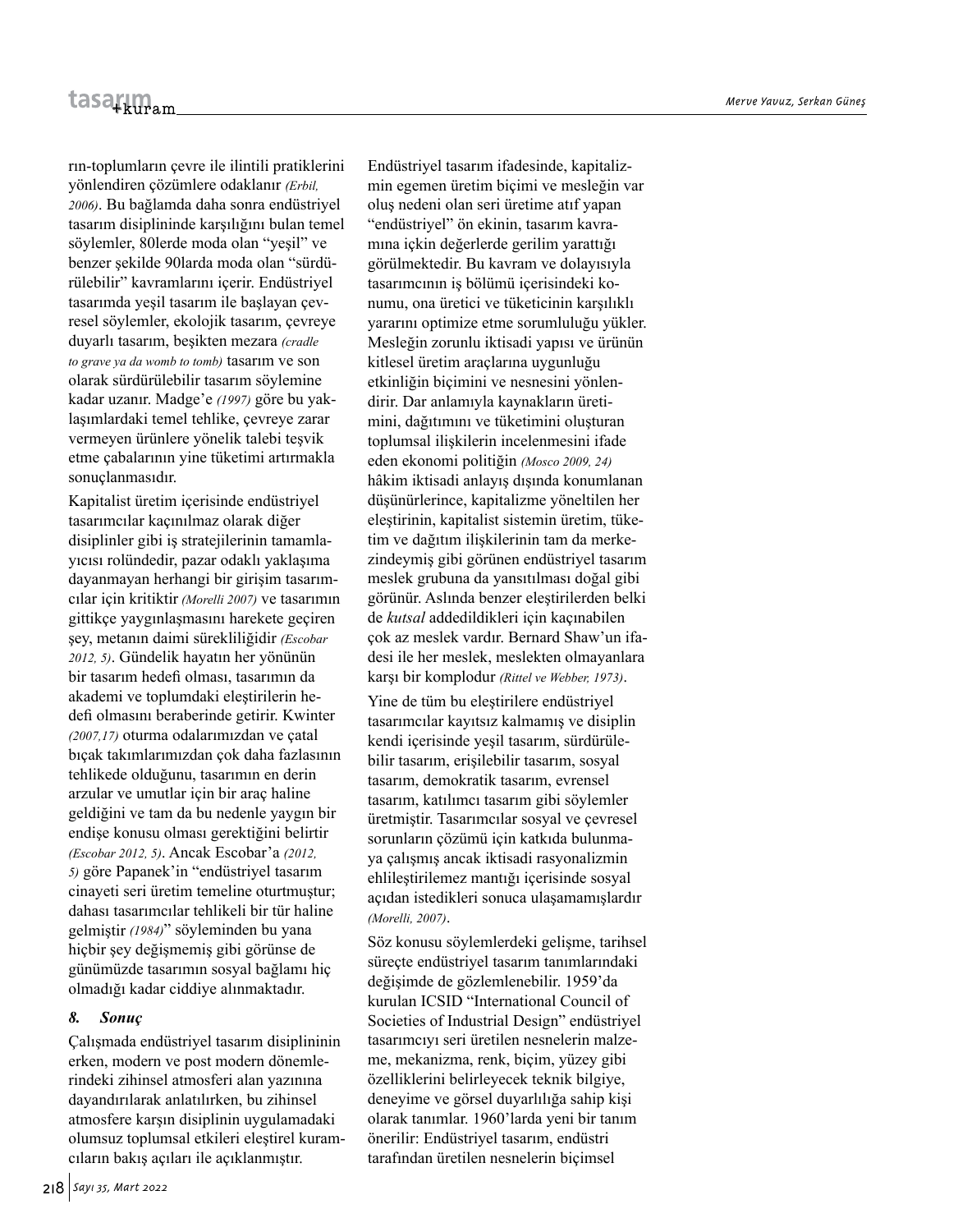niteliklerini belirlemeyi amaçlayan yaratıcı bir faaliyettir, bu biçimsel nitelikler yalnızca dışsal özellikler değil, aynı zamanda bir sistemi hem üretici hem de kullanıcı açısından tutarlı bir birliğe dönüştüren yapısal ve işlevsel ilişkilerdir. Böylece endüstriyel tasarım, endüstriyel üretim tarafından koşullandırılmış insan çevresinin tüm yönlerini kapsayacak şekilde genişler. Her ne kadar bu tanım, kullanıcı odaklılık kavramına ve sosyal tasarım pratiğine duyulan ihtiyacı ifade etse de uygulamada endüstriyel tasarım hala üretime dayanır *(De Vere ve Fennesy, 2019)*. Çünkü üretim artışı ile refah yaratma hedefi çağın baskın ekonomik stratejisidir.

Tasarımın sosyo-ekonomik amaçlar için bir araç olarak konumlandığı bu özel batı eğilimine rağmen, bu dönemde endüstriyel tasarım pratiğinde farklı söylemler kendine yer açar. Bir grup tasarımcı çevre hareketine yönelirken diğerleri tüketim sistemini benimser ve tasarımı yeni bir tür sanat pratiğine dönüştürür *(De Vere ve Fennesy, 2019)*. Endüstriyel tasarımın en iyi nasıl tanımlanabileceğine ilişkin fikirler yaklaşık 50 yıl boyunca yalnızca zihinsel bir meşguliyet olarak kalır ve uygulama söylemleri gölgede bırakır. Günümüze gelindiğinde ICSID, yeni adıyla "World Design Organization" endüstriyel tasarımı, inovasyonu tahrik eden; yenilikçi ürünler, sistemler, hizmetler ve deneyimler aracılığıyla işletmelerde başarı sağlayan ve daha iyi bir yaşam kalitesi sağlayan stratejik bir problem çözme süreci olarak tanımlar. Genişletilmiş tanımda endüstriyel tasarım bu yolla ekonomik, sosyal ve çevresel bağlamda değer yaratır ve rekabet avantajı sağlar.

Söz konusu tanımlar endüstriyel tasarıma yönelik eleştirilerde olduğu gibi ancak onun tam karşısında ideal bir endüstriyel tasarıma ilişkin kuramsal, sınırlı bir yapıda görülmektedir. Mesleğe yönelik her eleştiri mesleğin pratiğindeki herkese yöneltilemeyeceği gibi, meslek tanımındaki her ölçüt de mesleğin pratiğindeki herkesi kapsamamaktadır. Bu durumun esas sebebinin post modern dönemde dahi tasarım kuramında tekil paradigma anlayışının sürmesi olduğu düşünülmektedir. Disiplin hem modern dönemde hem de post modern dönemde kendisini yalnızca majör paradigmalar üzerinden tanımlamış, alandaki çok paradigmalılık üzerine yeni bir kuram geliştirilmemiştir. Modern ya da post modern paradigma, her ikisinde de tasarım etkinliği belirli değerler ve kabuller üzerinden tanımlanır, ancak alanın uygulamadaki farklı görünümleri ele alınmaz. Disiplini bilimselleştirme çabasında, alana özgü dinamikler göz ardı edilir.

Krippendorff *(2006)* da *Semantic Turn* kitabında modern işlevselci paradigmaya karşı yeni bir söylem olarak post modern/anlam paradigmasını tanımlar ve ikincisini galip ilan ederek, bu durumu Kuhncu terminoloji ile paradigma kayması olarak adlandırır. Doğa karşısında zihne verdiği önemle eski paradigmayı aştığını iddia eden insan merkezci yeni paradigma, gerçeklik ve olgular karşısına değerler ve anlamı alarak özünde aynı şey olarak kalır ve karşı olduğu şeyin mantığı tarafından tuzağa düşürülür *(Çelikel ve Aydınlı, 2013)*. Bu yaklaşımda yine disiplini çağın anlayışına uygun olarak bilimsel kılma çabasının hâkim olduğu görülür. Çünkü Kuhn'a göre bir alanda çok paradigmalılığın varlığı, o alanın henüz bilimselleşemediğinin bir kanıtıdır. Ancak Kuhn *(2019, 92)* dahi uygulamalı alanları bu hususta ayrı tutar, varlık nedenleri kendi dışlarında bir toplumsal gereğe dayalı olan dalların bir bilgi dalına dönüşmesi için belirli bir paradigmanın kabul edilmesinin tek başına yeterli olabileceğini ifade eder.

Günümüzde endüstriyel tasarım alanında çok paradigmalılık kuramsal olarak açığa çıkarılmamış olsa dahi uygulamada kendini göstermektedir ve araştırmalara yön verenin yine araştırmacıların sezgisel olarak kabul ettiği paradigmalar olduğu düşünülmektedir. Friedman *(2003)* tasarım araştırmasındaki derin sorunlardan birinin, alanın pratiğine dayanan bir kuram geliştirilememesi olduğunu ifade eder. Artikülasyon ve tümevarımsal sorgulama yoluyla pratikten teori geliştirmek yerine bazı tasarımcılar basitçe uygulamaya dayalı araştırmanın kendi başına bir kuram inşası biçimi olduğunu savunur *(Redström 2017, 12)*. Endüstriyel tasarım alanında yürütülen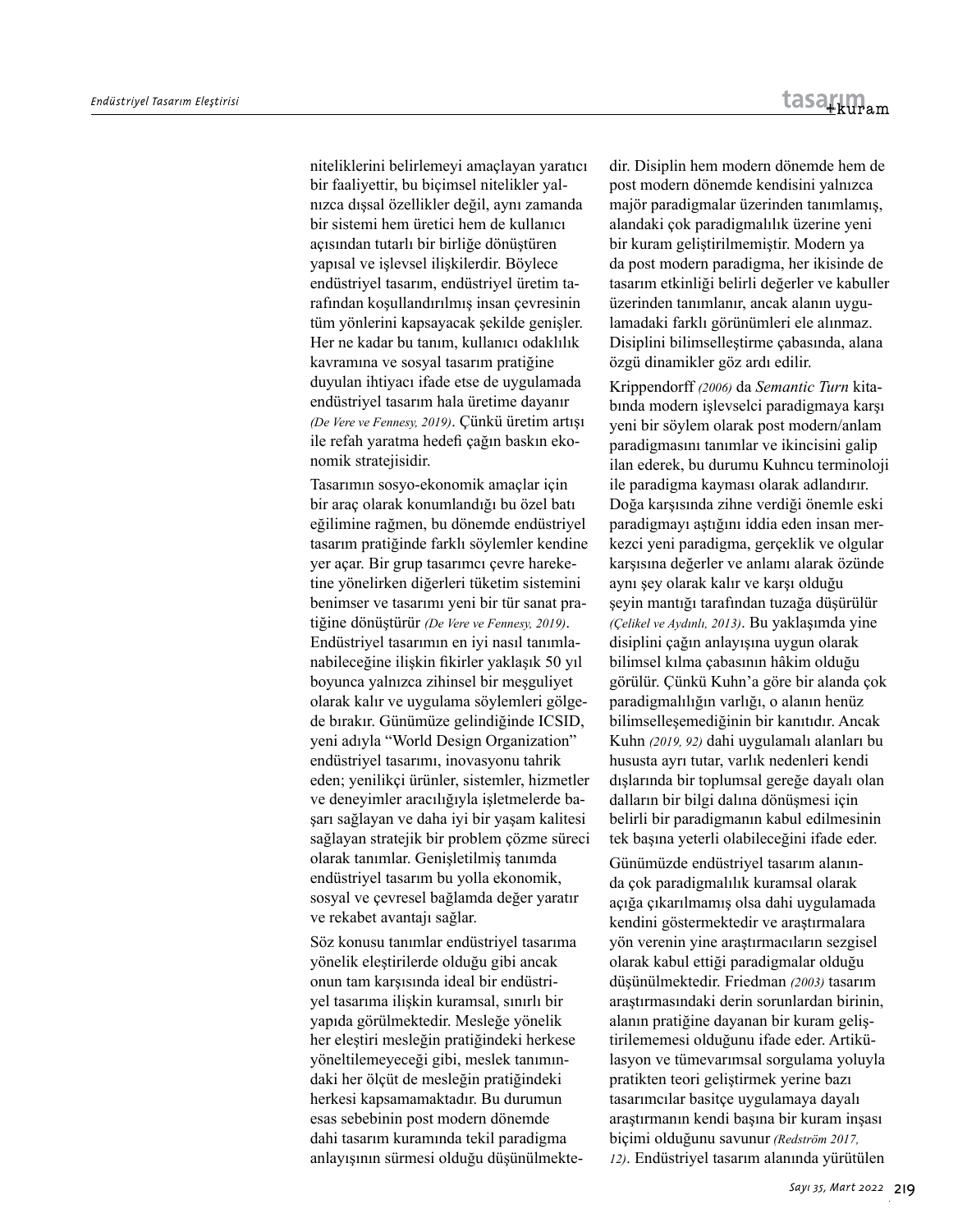bilimsel çalışmalar hala çoğunlukla somut girdi ve çıktılara yönelmekte ve gözlem yoluyla erişilemeyen bilgiler araştırmada dışsal etmen olarak kabul edilmekte ya da kara kutu olarak adlandırılmaktadır. Bu rasyonelleştirme çabasının mesleki icradaki gerekçesi "ticari bir faaliyetteki verimi artırmak ve tasarım etkinliğini yönetilebilir bir rutin haline getirmek" anlaşılabilir, ancak akademinin yöntemi için uygun değildir. Bu bağlamda tasarım araştırmalarında modern dönemin etkisinin sürmekte olduğu söylenebilir. Sadece gözlemlenebilen olgulara yönelen bir araştırma biçimi kuram oluşturmak için yetersizdir.

Friedman'a *(2003)* göre tasarıma ilişkin bir teori, tasarım pratiğinin zımni bilgisiyle özdeş değildir. Tasarımda kuram geliştirmede Gilles Deleuze ve Guattari'nin felsefede kavram keşfetmek hakkındaki fikirlerine yakın bir yaklaşım geliştirilmelidir: "Kavramlar, tıpkı gök cisimleri gibi hazır beklemezler, onların icat edilmeli, yaratılmalıdır" *(Redström, 2017,13)*. Bu nedenle tasarımda teori geliştirmek, doğa bilimlerinden ve çoğu insan biliminden farklıdır. Ancak alanda çoğunlukla görüldüğü üzere uygulanan teoriler tasarım alanından değil, psikoloji, sosyoloji gibi alanlardan ödünç alınmış; kullanıcı merkezli tasarım, katılımcı tasarım gibi yaklaşımlar bu yolla geliştirilmiştir *(Redström 2017, 19-22)*. Redström *(2017, 25)*, tasarım alanının diğer alanlardan teori ödünç alırken kaçınamayacağı temel bir gerilime işaret eder: tikel olan ve evrensel olan. Redström, diğer bilimlerin teorilerinde evrensel düzenliliklere ve ilişkilere ulaşmaya çalıştıklarını ancak tasarım teorilerinin kavramsallaştırmayı, eklemlemeyi, iletişim kurmayı vb. destekleyecek yeni ve evrensel olmayan, özelleşmiş teorilere ihtiyacı olduğunu ifade eder.

Bu çalışmanın kaynağı olan eleştirel kuram sosyal bilim yapmanın sadece farklı bir yolu olmaktan fazlasıdır. Sosyal yaşamdaki görünümlerin doğalmış gibi bir nitelik kazanması ile bunlar, boyun eğmemiz gereken güçler olarak bize dönerler, eleştirel kuram bu şeylerin doğal olarak sunulan niteliğini reddederek, insanlarda farkındalık yaratmak ve onları özgürleştirmek

amacı taşır; bunu da nesnesinin özneleri de içerdiğini, sosyal dünyanın sosyal olarak üretildiğini ve dolayısıyla da muhtemel pek çok inşasından sadece bir tanesi olduğunu iddia ederek yapar *(Sayer 2019, 68)*. Bu bağlamda endüstriyel tasarım alanında çok paradigmalılık üzerine yeni bir kuram geliştirmenin, hem alandaki araştırmaların derinleşmesi, hem de bu sayede eleştirilerin uygulamadaki belirli görünümleri hedef alması yoluyla alanın gelişmesine, yeni söylemler üretmesine katkıda bulunacağı düşünülmektedir•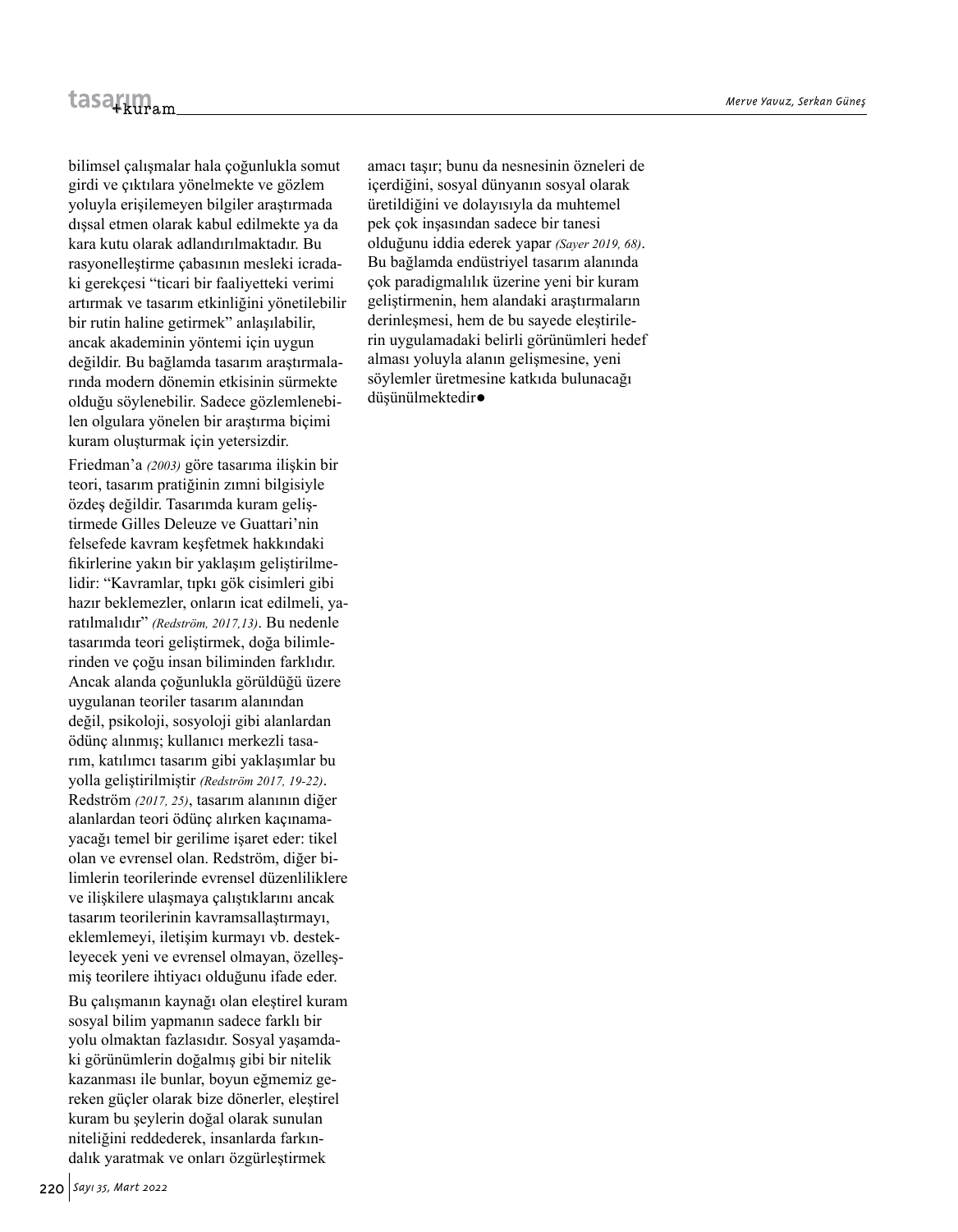#### *Kaynakça*

- Archer, B. (2006). *Foreword: Semantic Turn: A New Foundation for Design*. USA: CRC Press.
- Bauman, Z. (2017). *Hermenötik ve Sosyal Bilimler* (Çev. H. Oruç). İstanbul: Ayrıntı Yayınları.
- Bell, D. (1972). The Cultural Contradictions of Capitalism. *Journal of Aesthetic Education*, 6(1/2), 11-38.
- Betts, P. (1998). Science, Semiotics and Society: The Ulm Hochschule für Gestaltung in Retrospect. *Design Issues*, 67-82.
- Brown, R. H. (2005). *Culture, Capitalism, and Democracy in the New America*. London: Yale University Press.
- Buchanan, R. (1998). Education and Professional Practice in Design. *Design Issues*, 14(2), 63-66.
- Bumin, T. (2010). *Tartışılan Modernlik: Descartes ve Spinoza.* İstanbul: Yapı Kredi Kültür Sanat Yayıncılık.
- Comte, A. (1964). Pozitif Felsefe Dersleri (Çev. Ümid Meriç). *İstanbul Üniversitesi Sosyoloji Dergisi*, 2(19-20), 213-258.
- Cross, N. (1981). The Coming of Post-Industrial Design. *Design Studies*, 2(1), 3-7.
- Çelikel, S. B. ve Aydınlı, S. (2013). Endüstriyel Tasarımda Paradigma Kaymaları İşlev/Anlam İkiliğinin Aşılmasına İlişkin Bir Öneri. *Tasarım+ Kuram, 9*(15), 7-20.
- De Vere, I. & Fennessy, L. (2019). Redefining Industrial Design: Responding to Emerging Modes of Practice. In *DS 95: Proceedings of the 21st International Conference on Engineering and Product Design Education (E&PDE 2019), University of Strathclyde, Glasgow. 12th-13th September 2019*.
- Descartes, R. (2018). *Yöntem Üzerine Konuşma*. (Üçüncü Basım) (Çev. M. Erşen). İstanbul: Say Kitap.
- Engels, F. (1999). *Sosyalizmin Ütopyadan Bilime Gelişmesi*. (Birinci Basım) (Çev. İ. Yarkın ve M. A. İnci). Ankara: İnter Yayınları.
- Erbil, A. (2006). Çevresel Söylemler ve Gelişmekte Olan Ülkeler. *Tasarım+ Kuram, 3*(5), 60-71.
- Escobar, A. (2012). *Notes on the Ontology of Design*. USA: University of North Carolina.
- Evans, S. (1993). The Arts and Crafts movement -William Morris: Design and Enterprise in Victorian Britain. *Journal of Design History*, 6(1), 57–62.
- Foster, H. (2003). *Design and Crime: and Other Diatribes*. London: Verso.
- Frasier, I (2007). *Hegel ve Marks İhtiyaç Kavramı*. (Birinci Basım) (Çev. B. S. Aydaş). Ankara: Dost Kitabevi Yayınları.
- Friedman, K. (2003). Theory Construction in Design Research: Criteria: Approaches and Methods. *Design Studies, 24*(6), 507-522.
- Gartman, D. (2013). *Culture, Class, and Critical Theory: Between Bourdieu and the Frankfurt School*. New York: Routledge.
- Giddens, A. (2003). *Sosyolojik Yöntemin Kuralları: Yorumcu Sosyolojilerin Pozitif Eleştirisi*. (Birinci Basım) (Çev. Ü. Tatlıcan ve B. Balkız). İstanbul: Paradigma Yayınları.
- Giddens, A. (2010). *Kapitalizm ve Modern Sosyal Teori.*  (İkinci Basım) (Çev. Ü. Tatlıcan). İstanbul: İletişim Yayıncılık.
- Gillies, D. (2013). *Yirminci Yüzyılda Bilim Felsefesi Dört Ana Tema.* (Birinci Basım) (Çev. M. Tuncel).

Ankara: Nobel Akademik Yayıncılık.

- Gombrich, E. H. (1999). *Sanatın Öyküsü*. (Çev. Ö. Erduran ve E. Erduran). Ankara: Remzi Kitabevi.
- Heskett, J. (1980). *Industrial Design*. London: Thames and Hudson.
- Horkheimer, M. & Adorno, T. W. (2002). *Dialectic of Enlightenment*. California: Stanford University Press.
- Horkheimer, M. (2018). *Akıl Tutulması*. (Üçüncü Basım) (Çev, O. Koçak). İstanbul: Metis Yayınları.
- Jones, E. M. (1995). *Living Machine: Bauhaus Architecture as Sexual Ideology*. San Francisco: Ignatius Press.
- Kalelioğlu, U. B. (2019). Pozitivizmin Epistemolojik Temeli ve Avrupa Merkezci Sosyolojik Bilginin Sınırları. *Sosyal Bilimler Akademi Dergisi*, 2(2), 127-138.
- Kaufmann, E. (1950). *What is Modern Design?*. In Corman, G. (2003) (Eds), Industrial Design Reader. New York: Allworth Press.
- Khandizaji, A. (2017). *Baudrillard and the Culture Industry: Returning to the First Generation of the Frankfurt School*. New York: Springer.
- Krippendorff, K. (2006). *Semantic Turn: A New Foundation for Design*. USA: CRC Press.
- Krugh, M. (2014). Joy in Labour: The Politicization of Craft from the Arts and Crafts Movement to Etsy. *Canadian Review of American Studies*, 44(2), 281-301.
- Kuhn, T. S. (2019). *Bilimsel Devrimlerin Yapısı* (Onuncu Basım) (Çev. N. Kuyaş). İstanbul: Kırmızı Yayınları.
- Küçükerman, Ö. (1996). *Endüstri Tasarımı: Endüstri için Ürün Tasarımında Yaratıcılık.* (Birinci Basım). İstanbul: Yem Yayın.
- Loos, A. (2019). *Ornament and Crime*. UK: Penguin.
- Lukacs, G. (1971). *History and Class Consciousness: Studies in Marxist Dialectics*. Cambridge: The MIT Press.
- Madge, P. (1997). Ecological Design: A New Critique. *Design Issues, 13*(2), 44-54.
- Margolin, V. (1991). The Meanings of Modern Design: Towards The Twenty-First Century. *Design Issues, 8*(1), 81-83.
- Marks, K (1986). *Kapital*. (Üçücü Basım) (Çev. A. Bilgi). Ankara: Sol Yayınları.
- Miettinen, R., Punamaki, R. L. & Engeström, Y. (1999). *Perspectives on Activity Theory*. Cambridge University Press.
- Morelli, N. (2007). Social Innovation and New Industrial Contexts: Can Designers "İndustrialize" Socially Responsible Solutions?. *Design Issues, 23*(4), 3-21.
- Mosco, V. (2009). *The Political Economy of Communication* (Second Edition). USA: Sage publications.
- Özlem, D. (1999). Felsefi Hemeneutiğe Geçiş Yolu Olarak Tarihselcilik. *A.Ü. İlahiyat Fakültesi Dergisi, 1*(40), 127-145.
- Öztürkler, H. (2018). Verimlilik ve Uzun Dönem Toplumsal Refah. *Türkiye Verimlilik Dergisi*, (4), 74-77.
- Palabıyık, A. (2012). Marx'ın Sosyolojisinde Gözden Uzak Kalmış Bir Kavram:"İşbölümü". *İnsan ve Toplum Bilimleri Araştırmaları Dergisi, 1*(1), 266-298.
- Papanek, V. (1972). *Design for the Real World.* London: Thames and Hudson.
- Papanek, V. (1988). The Future Isn't What It Used To Be. *Design Issues, 5*(1), 4-17.